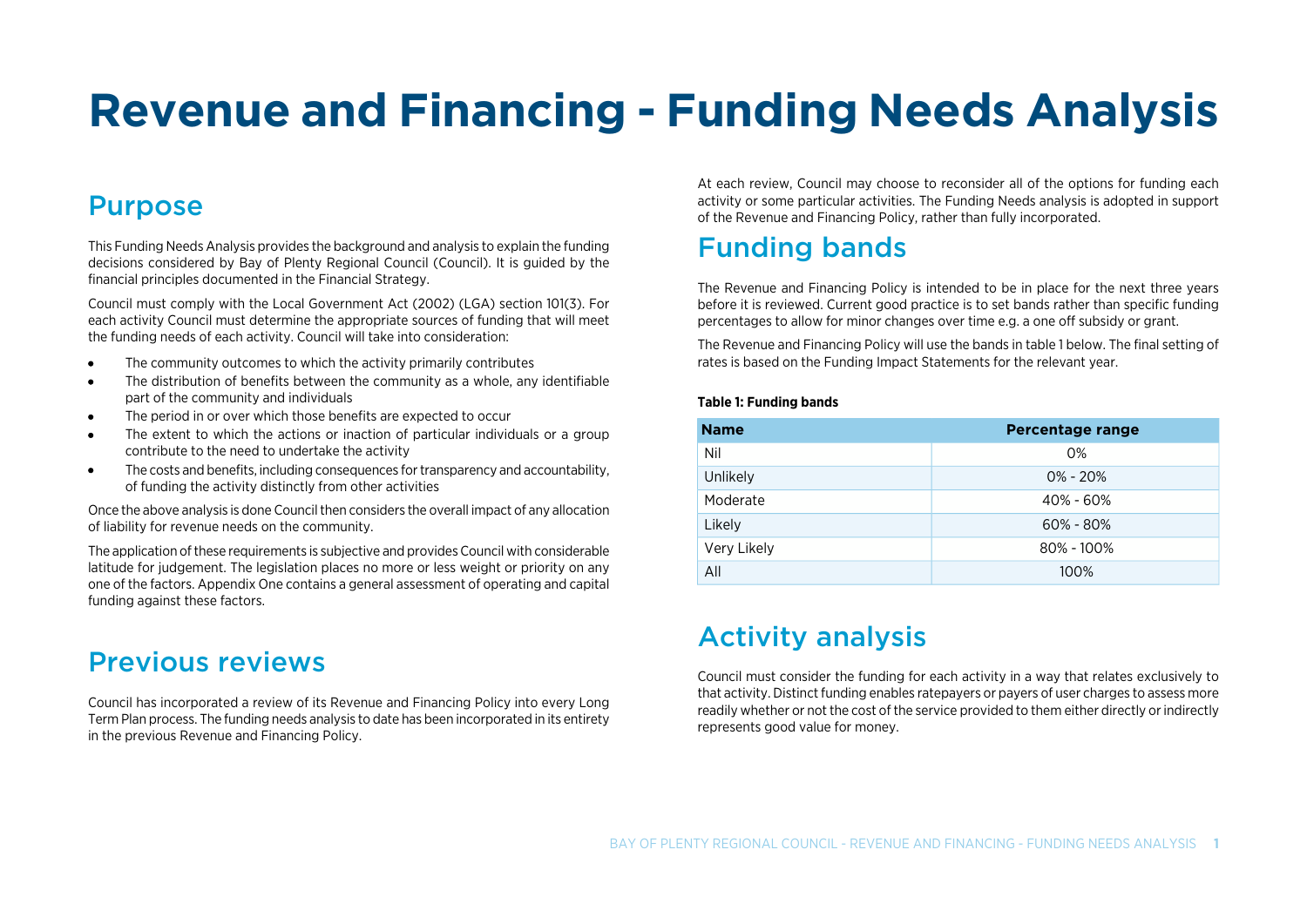Appendix Two contains an assessment of the proposed funding bands for each activity. This assessment identifies the most likely sources of income for each activity. In all cases, general rates fund the balance of the activity after all other sources have been maximised.

Overall, the biggest changes through the Long Term Plan are for passenger transport and emergency management. Passenger Transport has increased targeted rates and no general funds for Tauranga, Rotorua, Western Bay and Whakatane bus services. Bay of Plenty Civil Defence Emergency Management has chnaged from a 50/50 share between regional council general funds and grants from district/city councils to 100% targeted rate. The detailed changes in funding sources for these activities are shown in table 2 below.

Through the Statement of Proposal to amend the Revenue & Finance Policy 2019/20 it is proposed to introduce new targeted rates to partially fund two activities. These are for the Community Engagement Activity, to provide transparency of revenue collected for regional safety and rescue services, and for the Regional Infrastructure Activity to allow for possible infrastructure funding that benefits specific geographic areas. The detailed changes in funding sources for these activities are shown in table 3 below.

| <b>Activity</b>                    | <b>Previous funding source</b><br>(as per Annual Plan 17/18) | Funding source LTP 2018-2028<br>(average over the LTP 2018-2028) |  |
|------------------------------------|--------------------------------------------------------------|------------------------------------------------------------------|--|
| <b>Passenger Transport</b>         |                                                              |                                                                  |  |
|                                    | Grants and subsidies 39%                                     | Grants and subsidies 39%                                         |  |
| Tauranga Passenger                 | Fees and charges 25%                                         | Fees and charges 25%                                             |  |
| Transport                          | Targeted rates 20%                                           | Targeted rates 36%                                               |  |
|                                    | General funds 16%                                            | General funds 0%                                                 |  |
|                                    | Grants and subsidies 31%                                     | Grants and subsidies 36%                                         |  |
| Rotorua Passenger Transport        | Fees and charges 36%                                         | Fees and charges 25%                                             |  |
|                                    | Targeted rates 20%                                           | Targeted rates 39%                                               |  |
|                                    | General funds 13%                                            | General funds 0%                                                 |  |
|                                    |                                                              | Grants and subsidies 44%                                         |  |
| Western Bay Passenger<br>Transport | n/a                                                          | Fees and charges 13%                                             |  |
|                                    |                                                              | Targeted rates 43%                                               |  |

#### **Table 2: Proposed changes to funding sources introduced in LTP 2018-2028**

|                                                    |                          | Grants and subsidies 41% |  |
|----------------------------------------------------|--------------------------|--------------------------|--|
| Whakatane Passenger<br>Transport                   | n/a                      | Fees and charges 19%     |  |
|                                                    |                          | Targeted rates 40%       |  |
|                                                    | Grants and subsidies 29% | Grants and subsidies 31% |  |
| Regional Passenger Transport   Fees and charges 7% |                          | Fees and charges 1%      |  |
|                                                    | General funds 64%        | General funds 68%        |  |
| <b>Emergency Management</b>                        |                          |                          |  |
| Bay of Plenty Civil Defence                        | Grants and subsidies 50% |                          |  |
| <b>Emergency Management</b>                        | General funds 50%        | Targeted rates 100%      |  |
| Group (sub-activity)                               |                          |                          |  |
| <b>Data Services</b>                               |                          |                          |  |
| Data Services                                      | Overhead allocated       | General funds 80%        |  |
|                                                    |                          | Fees and charges 20%     |  |

#### **Table 3: Proposed changes to funding sources - Revenue and Finance Policy Statement of Proposal 2019/20**

| <b>Activity</b>                         | <b>Funding Source (as per LTP</b><br>2018-2028) | Proposed funding source (as per<br>R&FP SOP 2019/20 - average over<br>LTP 2019/20) |
|-----------------------------------------|-------------------------------------------------|------------------------------------------------------------------------------------|
| <b>Regional Planning and Engagement</b> |                                                 |                                                                                    |
| Community Engagement                    | General Funds 100%                              | General funds 80%<br>Targeted rates 20%                                            |
| <b>Regional Development</b>             |                                                 |                                                                                    |
| Regional Infrastructure                 | Reserves or Loans 100%                          | Reserves or Loans 80%<br>Targeted rates 20%                                        |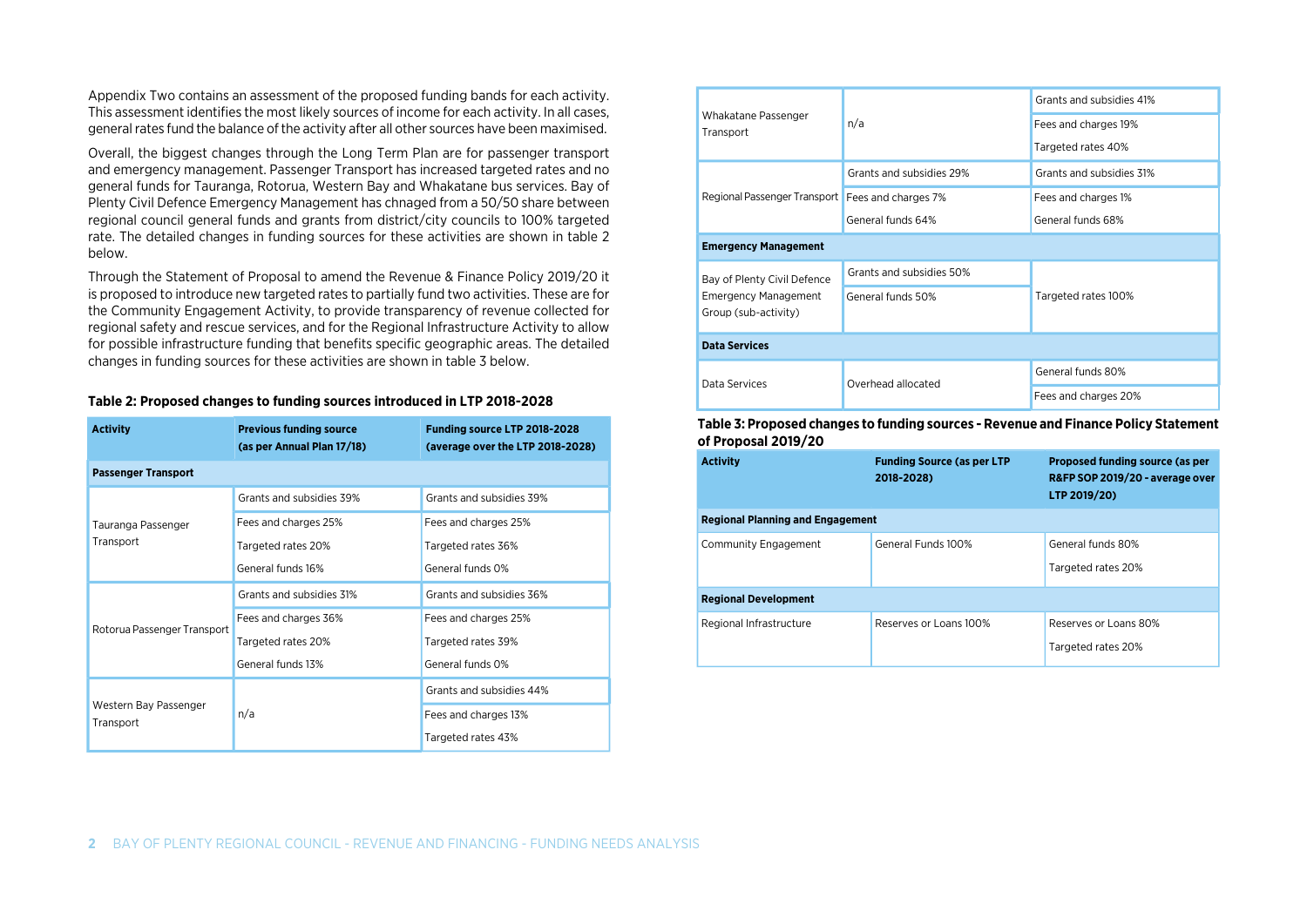# Overall funding consideration

Council is required by section 101(3)(b) to consider the overall impact of the allocation of liability for revenue needs on the community. It allows Council, as a final measure, to modify the overall mix of funding in response to these considerations.

Council may waive or discount fees and charges where it considers it appropriate to do so.

Council may remit rates where it considers it appropriate to do so and as documented in the Rates Remissions Policy. These policies address social matters as well as adjusting rates for benefits that differ for some rates assessments (e.g. additional or no provision of some services).

Council may use accounting provisions and reserve funds to spread the costs of activities over multiple years for the purpose of smoothing the cost to users and ratepayers.

# Other relevant policies

Revenue and Financing Policy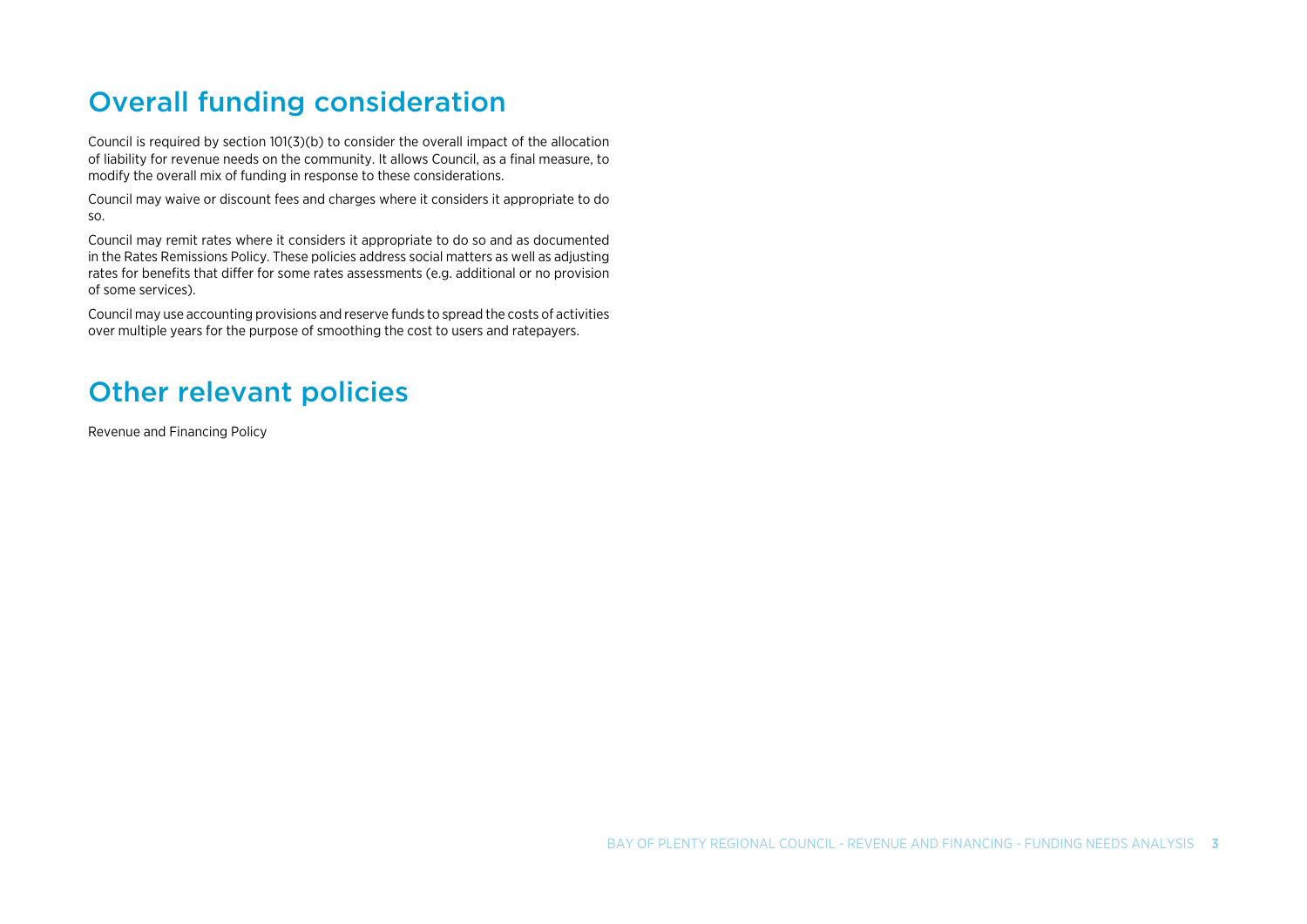# Appendix One Legislative assessment of funding considerations

The following table outlines the general considerations for funding against the legislative requirements of the Local Government Act (2002) section 101(3)(a). This has been used to contribute towards the activity specific funding considerations in Appendix Two.

#### **Table 3: Legislative assessment of funding considerations**

| $LGA$ s101(3)(a)            | <b>Operating funding considerations</b>                                                                                                                                                                                                                                                                                                                                                                                                                                                                                                                                | <b>Capital funding considerations</b>                                                                                                                                                                                                                                                                                         |
|-----------------------------|------------------------------------------------------------------------------------------------------------------------------------------------------------------------------------------------------------------------------------------------------------------------------------------------------------------------------------------------------------------------------------------------------------------------------------------------------------------------------------------------------------------------------------------------------------------------|-------------------------------------------------------------------------------------------------------------------------------------------------------------------------------------------------------------------------------------------------------------------------------------------------------------------------------|
|                             | Community outcomes Council determines which of its four community outcomes an activity contributes to.<br>Council has an indirect link between community outcomes and funding sources based in the same way as the activity in which it is funded, unless Council<br>on the specific considerations for each activity.                                                                                                                                                                                                                                                 | A capital project is expected to contribute to the community outcomes<br>resolves otherwise.                                                                                                                                                                                                                                  |
| Distribution of<br>benefits | Determining distribution of benefit is subjective and is for Council to determine. Council<br>will consider how the benefit of an activity applies to households, businesses and the<br>community as a whole. Generally individual benefits lead to fees and charges, location resolves otherwise. Council may choose to target those people or<br>based benefits lead to targeted rates, and wide community benefits leads to general<br>rates.                                                                                                                       | The distribution of benefits is expected to be the same as that for the<br>operating expenditure of the activity in which it is funded, unless Council<br>organisations who primarily benefit through lump sum options or<br>targeted rates.                                                                                  |
| Period of benefit           | For most operating expenditure the benefit is received in the year the expense is<br>incurred. For most activities Council will cash fund depreciation (an operating expense)<br>from revenue sources and this, along with other surplus cashflow, will be used to fund<br>capital expenditure for asset renewal or debt repayments.<br>Some operational expenditure (provisions) may have a benefit over multiple years and<br>so Council may choose to fund the activity over that period.                                                                           | For most capital projects the benefit is received over the life of the<br>asset. Council will have regard to the equitable distribution of costs to<br>each generation for the building and renewal of the asset. Funding<br>depreciation and interest are the primary ways to spread the cost of<br>the asset over its life. |
|                             | Who creates the need Some things Council must do because the actions or inactions of individuals or groups<br>creates the need to undertake the activity.<br>Council may choose to target these people or organisations through fines, charges or<br>rates.                                                                                                                                                                                                                                                                                                            | Some capital projects are required by the actions or inactions of<br>individuals or groups creates the need to undertake the activity.<br>Council may choose to target these people or organisations through<br>targeted rates.                                                                                               |
| Separate funding            | Council must consider the practicalities of separate funding along with transparency<br>and accountability. In some cases while it may be desirable to charge individuals there<br>may be no practical way of doing so.<br>With regard to the rates contribution, the costs and benefits of separate rating<br>mechanisms for separate activities should be weighed up. Council does not wish to<br>make a complex rating system which is expensive to maintain and confusing to interpret<br>as this will not contribute to improved transparency and accountability. | Council must consider the practicalities of separate funding along with<br>transparency and accountability.<br>In some cases while it may be desirable to charge individuals there may<br>be no practical way of doing so.                                                                                                    |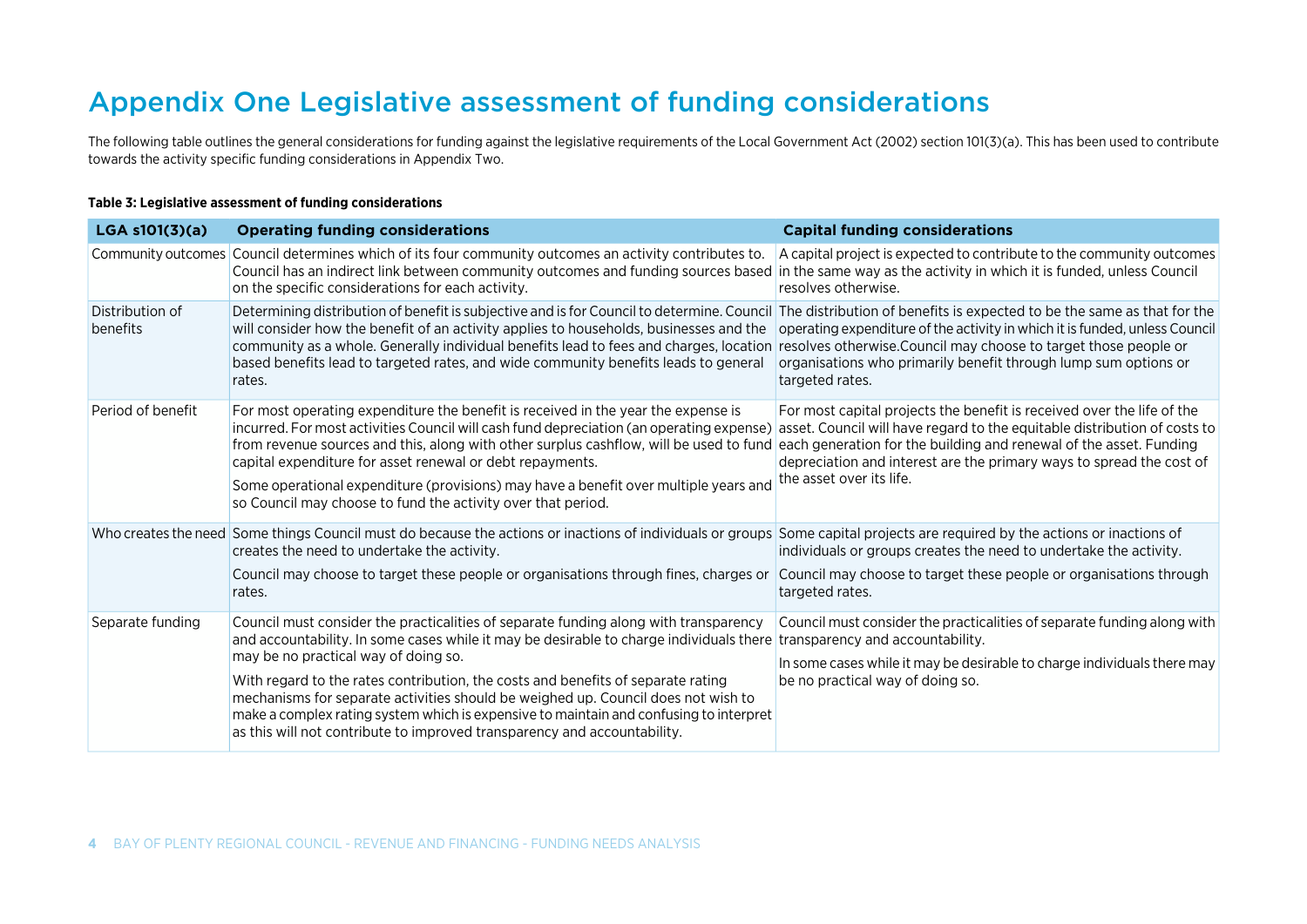# **Appendix Two Funding analysis for each activity**

### **Integrated Catchment Management**

#### **Activity – Tauranga Harbour**

The Tauranga Harbour activity integrates the environmental work we do in the Tauranga Harbour and its catchments, from Waihī to Pāpāmoa Beach and inland through the Kaimai Range. The catchment includes Tauranga City, the largest urban centre in the Bay of Plenty. We work with our partners and community to ensure a healthy and thriving harbour and catchment that contributes to our wellbeing today and in the future.

The Tauranga Moana Programme has been established to coordinate, prioritise and deliver on all our work related to improving the health of the harbour and its catchment. Tauranga City Council, Western Bay of Plenty District Council and the Regional Council are partners in the Programme, allowing an adaptive and collaborative management approach. The Programme is overseen by the Tauranga Moana Advisory Group which includes representatives from Tauranga Moana Iwi Collective and Councillors from the three councils.

|                                                       | Legislative assessment of funding considerations for operating and capital expenditure                                                                                                                                                                                                                                                                                                                                                                                                                                                                                                                         |
|-------------------------------------------------------|----------------------------------------------------------------------------------------------------------------------------------------------------------------------------------------------------------------------------------------------------------------------------------------------------------------------------------------------------------------------------------------------------------------------------------------------------------------------------------------------------------------------------------------------------------------------------------------------------------------|
| Link to community outcomes                            | A healthy environment<br>Freshwater for life                                                                                                                                                                                                                                                                                                                                                                                                                                                                                                                                                                   |
| Who benefits?                                         | The benefits of the activity are distributed evenly across the community. Regional benefits arise from protection and restoration of the Harbour<br>and improved scientific knowledge of the coastal environment. Local benefits accrue to residents in the sub-region due to their immediate<br>proximity and access to the Harbour. The activity provides benefits to individual landowners, Māori, rural industry sectors and communities<br>across the region. The wider community and future generations will get enhanced economic, environmental, social and cultural value from these<br>improvements. |
| Time frame of benefits                                | The benefits of expenditure, relating to current planning and delivery of protection work, are both short and long-term, with cumulative benefits<br>as environmental well-being improves over time. The activity is provided continuously, with the Biodiversity sub-activity Standard Operating<br>Procedures being implemented, monitored and reviewed as work progresses.                                                                                                                                                                                                                                  |
| Individuals and groups creating<br>demand for service | A wide range of community sectors drive the need for this activity, including people who interact with the water in the Harbour, and the landowners<br>in the wider catchment who cause nutrients and contaminants to reach waterways that feed into the Harbour.                                                                                                                                                                                                                                                                                                                                              |
| Rationale for funding mix                             | The coastal environment is a public asset and activities to manage it provide regional benefits. However, it is clear that those living on or near<br>the coast receive a greater benefit from sustainable coastal management than those living inland.                                                                                                                                                                                                                                                                                                                                                        |
|                                                       | The advice provided to individual landowners provides public good arising from sustainable land management across the region. It is not<br>considered efficient to recover costs from individual beneficiaries as it may discourage landowners from obtaining advice.                                                                                                                                                                                                                                                                                                                                          |
| Operating funding mix                                 | 80-100 percent general funds; 0-20 percent other revenue.                                                                                                                                                                                                                                                                                                                                                                                                                                                                                                                                                      |
|                                                       | This means that funding via general rates based on land values (which are highest on the coast) provides the closest match between benefits<br>and costs. Benefits accrue to the regional community from sustainable land use. Benefits to property indicates value-based rate.                                                                                                                                                                                                                                                                                                                                |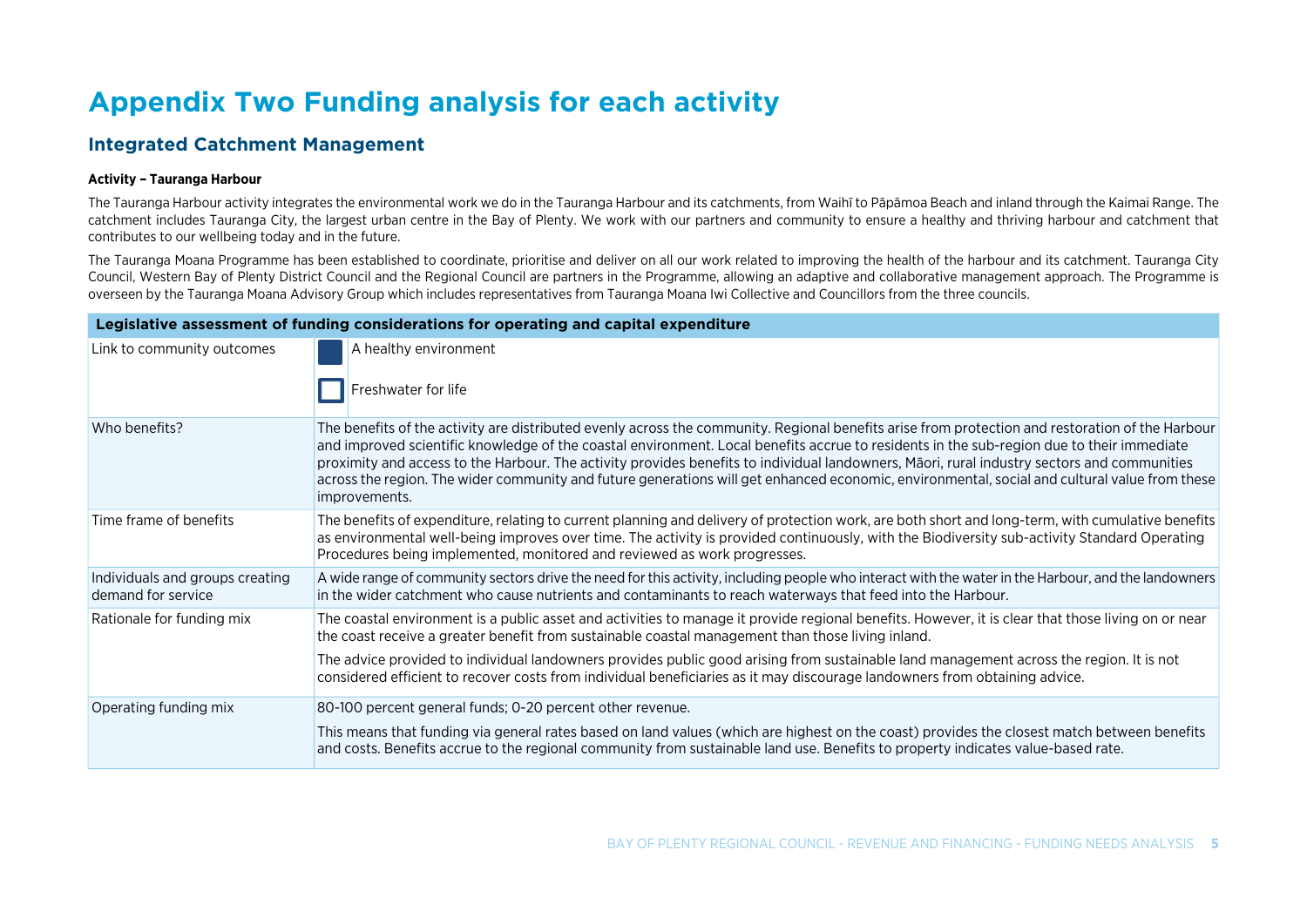**Legislative assessment of funding considerations for operating and capital expenditure** 

Capital funding mix There are no significant capital costs.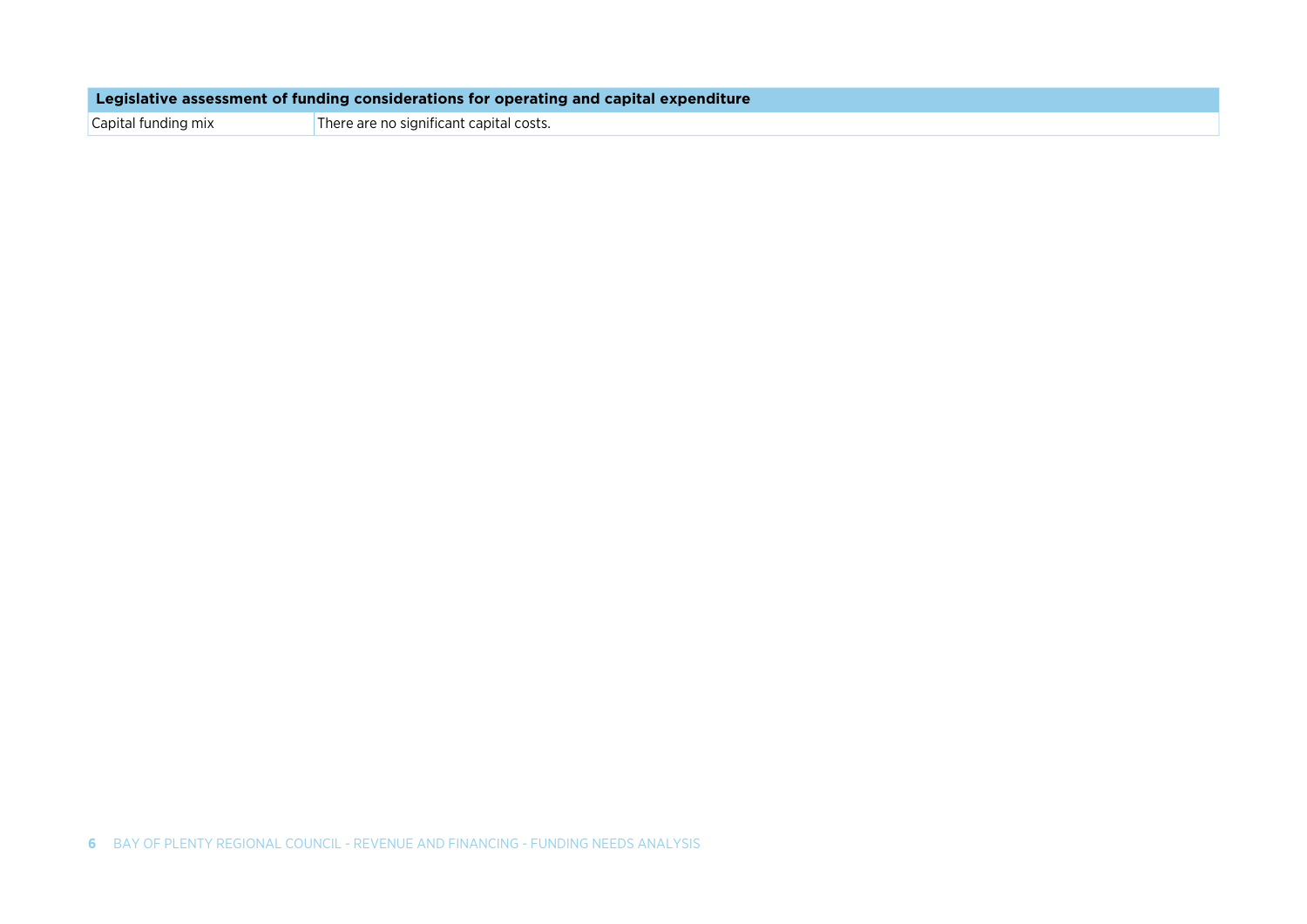#### **Activity – Rotorua Lakes**

The Rotorua Lakes activity integrates the delivery of services within the Rotorua Lakes catchments including implementing lake water quality action plans, investigating lake restoration options, supporting ongoing research and monitoring interventions.

The Rotorua Te Arawa Lakes Programme has been established to coordinate, prioritise and deliver on all our work related to improving the health of the Rotorua Lakes. Te Arawa Lakes Trust, Rotorua Lakes Council and the Regional Council are partners in the Programme, which is part-funded through a Deed of Funding Agreement with the Crown.

|                                                       | Legislative assessment of funding considerations for operating and capital expenditure                                                                                                                                                                                                                                                                                                                                                                                                                                                                                                                                                                                                                                                                                                                                                  |
|-------------------------------------------------------|-----------------------------------------------------------------------------------------------------------------------------------------------------------------------------------------------------------------------------------------------------------------------------------------------------------------------------------------------------------------------------------------------------------------------------------------------------------------------------------------------------------------------------------------------------------------------------------------------------------------------------------------------------------------------------------------------------------------------------------------------------------------------------------------------------------------------------------------|
| Link to community outcomes                            | A healthy environment<br>Freshwater for life                                                                                                                                                                                                                                                                                                                                                                                                                                                                                                                                                                                                                                                                                                                                                                                            |
| Who benefits?                                         | This activity provides a mix of national, regional, local and individual benefits. National and regional benefits arise where a nationally-significant<br>water body is protected or restored. Local and individual benefits arise for those who live near or adjacent to lakes protected or restored.<br>The activity provides benefits to individual landowners, Māori, rural industry sectors and communities across the region. The wider community<br>and future generations will get enhanced economic, environmental, social and cultural value from these improvements.                                                                                                                                                                                                                                                         |
| Time frame of benefits                                | The benefits of the current expenditure, relating to current planning and delivery of protection work, are both short and long-term, with cumulative<br>benefits as environmental well-being improves over time. The activity is provided continuously with the Biodiversity sub-activity Standard<br>Operating Procedures being implemented, monitored and reviewed as work progresses. Long-term benefits arise from capital expenditure on<br>physical works such as structures to restore the Rotorua lakes.                                                                                                                                                                                                                                                                                                                        |
| Individuals and groups creating<br>demand for service | Exacerbators include a range of land uses (particularly the primary sector) and households with septic tanks plus those individuals or groups of<br>individuals who act in ways that are incompatible with sustainable management of our water resources. A significant component of exacerbation<br>is historic land use, with some natural contributions from geothermal discharge. Regulatory controls are now in place to cap the current level of<br>discharge from rural activities.<br>Past and present landowners have contributed to a need to improve land management practices. Current landowners require advice to sustainably<br>manage land.<br>Examples include over-extraction from our water resources in periods of drought or discharges of contaminants that have more than minor<br>adverse environmental effect. |
| Rationale for funding mix                             | Since the activity benefits a range of sectors described above, a combination of sources are required to fund the costs of services provided by<br>the activity.<br>The advice provided to individual landowners provides public good arising from sustainable land management across the region. It is not<br>considered efficient to recover costs from individual beneficiaries as it may discourage landowners from obtaining advice.<br>While all residents of the region benefit from sustainable water management, resource users receive greater benefits than other landowners.<br>Where possible beneficiaries and exacerbators of the work undertaken on the investigation and management of our water resources are recovered<br>via Resource Management Act (RMA) Section 36 charges.                                      |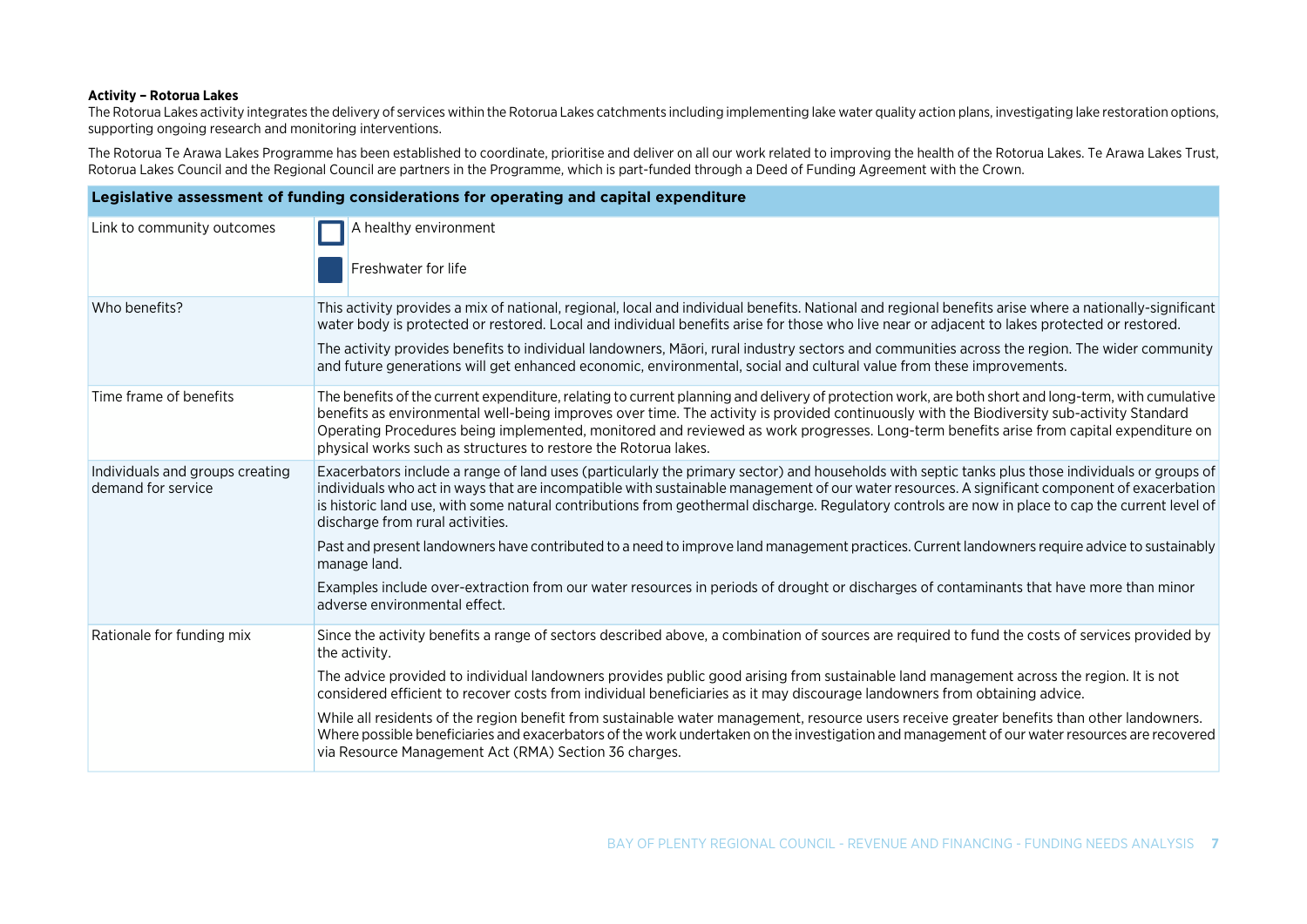|                       | Legislative assessment of funding considerations for operating and capital expenditure                                                                                                                                                                                                                                                                                                                                                                                                                                 |
|-----------------------|------------------------------------------------------------------------------------------------------------------------------------------------------------------------------------------------------------------------------------------------------------------------------------------------------------------------------------------------------------------------------------------------------------------------------------------------------------------------------------------------------------------------|
| Operating funding mix | Projects on the four priority lakes - Rotorua, Rotoiti, Rotoehu and Ōkāreka - are funded from the Rotorua Lakes Deed: 50 percent from Central<br>Government (through the Ministry for the Environment); 25 percent from general funds and 25 percent from targeted rates. Projects not covered<br>by the Rotorua Lakes Deed are funded 50 percent general funds and 50 percent targeted rates from the Rotorua District (differentiated by land<br>area).                                                              |
|                       | Benefits accrue to the regional community from sustainable land use. Benefits to property indicates value-based rate. Expenditure for projects<br>covered by the Deed that is carried forward from previous years will be funded from the Rotorua Lakes Deed Funding reserve. Operating costs<br>for land use change to reduce nutrients in the catchments of the Rotorua Lakes will be funded 50 percent from existing reserves and 50 percent<br>from Central Government (through the Ministry for the Environment). |
|                       | This funding mix recognises the equal benefit of the Lakes activity to those in the Rotorua district (local and individual) and those outside (regional<br>and national). At the same time it also recognises that, while those within the district contribute more to the need for the activity, some of the<br>adverse effects have been caused over many years in the past, or by geothermal influences.                                                                                                            |
|                       | The Rotorua Lakes targeted rate model is based on land area differential applying fixed rates to each of three land area categories (0-1.999<br>hectares, 2-9.999 hectares and greater than 10 hectares).                                                                                                                                                                                                                                                                                                              |
| Capital funding mix   | 50 percent of funding comes from Central Government (through the Ministry for the Environment) under the Rotorua Lakes Deed. The remaining<br>50 percent plus non-Deed sub-activities are funded through existing reserves.                                                                                                                                                                                                                                                                                            |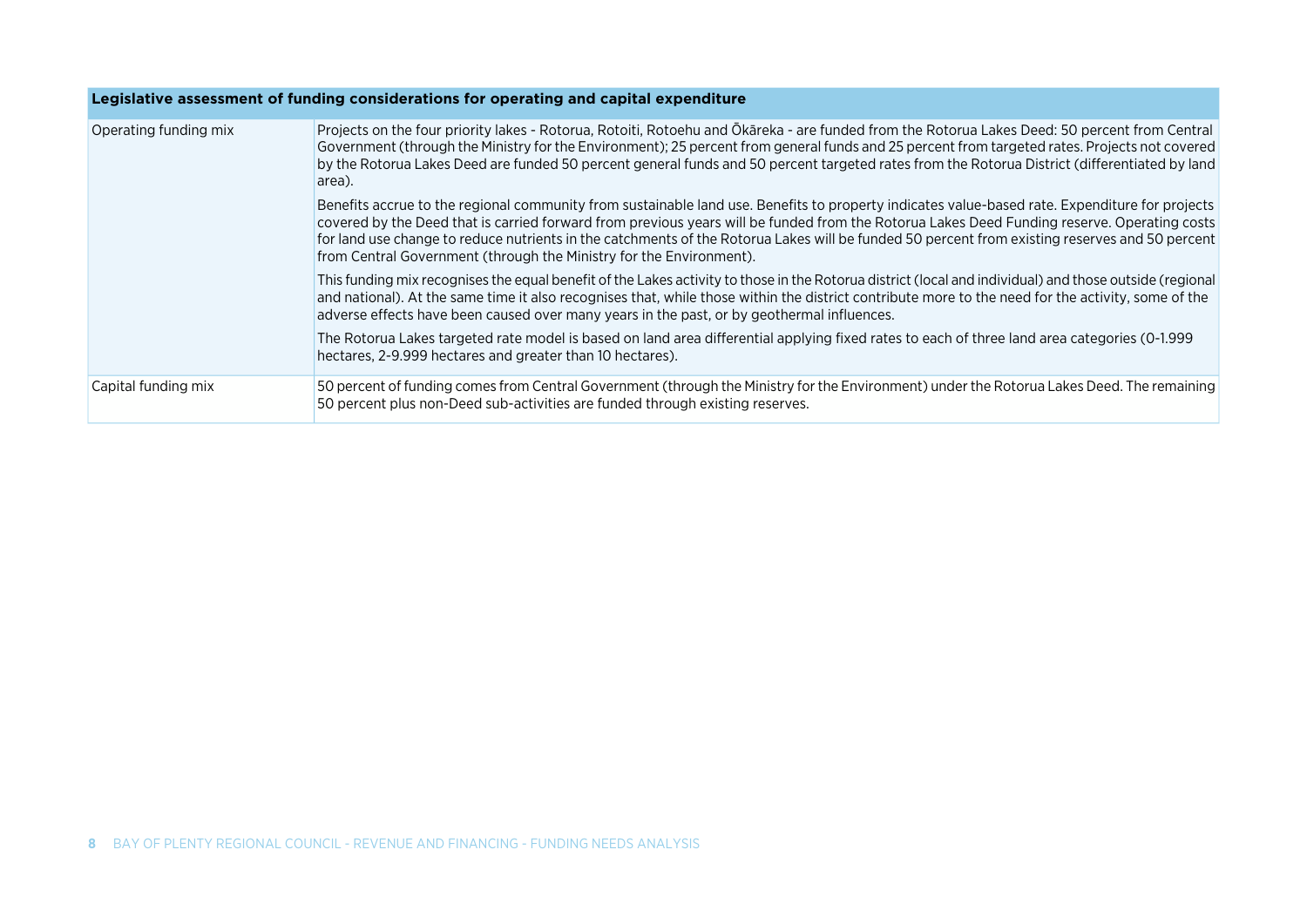#### **Activity – Kaituna**

The Kaituna activity integrates the environmental work we do in the catchments of the Kaituna River and Te Awa o Ngatoroirangi / Maketu Estuary, the Pongakawa River and Waihī Estuary, and the Waitahanui Stream. The activity includes implementation of the prioritised actions identified in the Kaituna River and Ongatoro/Maketū Estuary Strategy (2009), and will implement priorities in Te Maru o Kaituna River Authority's new Kaituna River Document.

|                                                       | Legislative assessment of funding considerations for operating and capital expenditure                                                                                                                                                                                                                                                                                                                                                                                                                                       |
|-------------------------------------------------------|------------------------------------------------------------------------------------------------------------------------------------------------------------------------------------------------------------------------------------------------------------------------------------------------------------------------------------------------------------------------------------------------------------------------------------------------------------------------------------------------------------------------------|
| Link to community outcomes                            | A healthy environment<br>Freshwater for life                                                                                                                                                                                                                                                                                                                                                                                                                                                                                 |
| Who benefits?                                         | The benefits of the activity are distributed evenly across the community. Regional benefits arise from sustainable management of natural and<br>physical resources, and achievement of community outcomes, in an integrated way within the region. Local benefits arise from addressing issues<br>associated with water and soil quality and quantity, biodiversity, coastal protection and enhancement through landowner / occupier agreements,<br>tangata whenua, industry partnerships and community care group activity. |
|                                                       | The activity benefits individual landowners, Māori, rural industry sectors and communities across the region. The wider community and future<br>generations will get enhanced economic, environmental, social and cultural value from these improvements.                                                                                                                                                                                                                                                                    |
| Time frame of benefits                                | The benefits of the current expenditure, relating to current planning and delivery of protection work, are both short and long-term in nature,<br>with cumulative benefits accruing as environmental well-being improves over time. The activity is provided on a continuous basis with the<br>Biodiversity sub-activity Standard Operating Procedures being implemented, monitored and reviewed as work progresses.                                                                                                         |
| Individuals and groups creating<br>demand for service | Present landowners and occupiers; pastoral, horticulture, forestry, rural, urban regional community require advice to protect and enhance<br>biodiversity, water and soils, and the coastline.                                                                                                                                                                                                                                                                                                                               |
|                                                       | The political and legislative landscape including obligations to Māori created by the Treaty of Waitangi settlements, iwi and hapū management<br>plans, the RMA and LGA.                                                                                                                                                                                                                                                                                                                                                     |
|                                                       | The National Policy Statement on Fresh Water (NPSFW) directs local government to manage water and land use in an integrated and sustainable<br>way, allowing economic growth to occur within set water quality and quantity limits.                                                                                                                                                                                                                                                                                          |
| Rationale for funding mix                             | The coastal environment is a public asset and activities to manage it provide regional benefits. However, it is clear that those living on or near<br>the coast receive a greater benefit from sustainable coastal management than those living inland.                                                                                                                                                                                                                                                                      |
|                                                       | The advice provided to individual landowners provides public good arising from sustainable land management across the region. It is not<br>considered efficient to recover costs from individual beneficiaries as it may discourage landowners from obtaining advice.                                                                                                                                                                                                                                                        |
|                                                       | While all residents of the region benefit from sustainable water management, resource users receive greater benefits than other landowners.                                                                                                                                                                                                                                                                                                                                                                                  |
| Operating funding mix                                 | 80-100 percent general funds; 0-20 percent grants and subsidies.                                                                                                                                                                                                                                                                                                                                                                                                                                                             |
|                                                       | Project costs for Kaituna/Maketū Estuary Strategy implementation are funded through investment reserves.                                                                                                                                                                                                                                                                                                                                                                                                                     |
|                                                       | This means that funding via general rates based on land values (which are highest on the coast) provides the closest match between benefits<br>and costs. Benefits accrue to the regional community from sustainable land use. Benefits to property indicates value-based rate.                                                                                                                                                                                                                                              |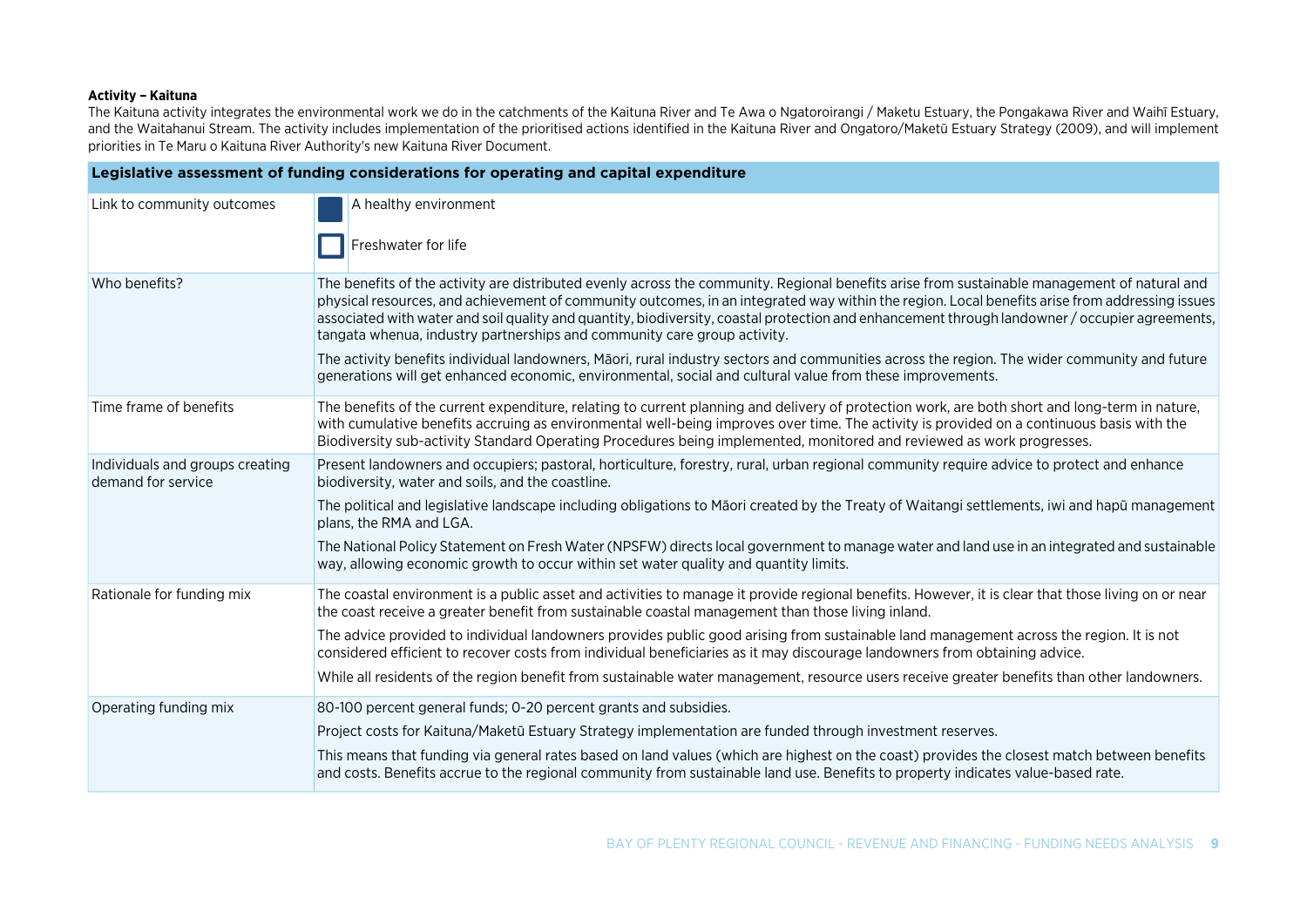| Legislative assessment of funding considerations for operating and capital expenditure |  |  |
|----------------------------------------------------------------------------------------|--|--|
|                                                                                        |  |  |

The capital work for the Kaituna River Re-diversion and Te Awa o Ngatoroirangi/Maketū Estuary Enhancement Project in the Ongatoro/Maketū Estuary will provide protection long-term. Capital is funded from reserves or by loans. Capital funding mix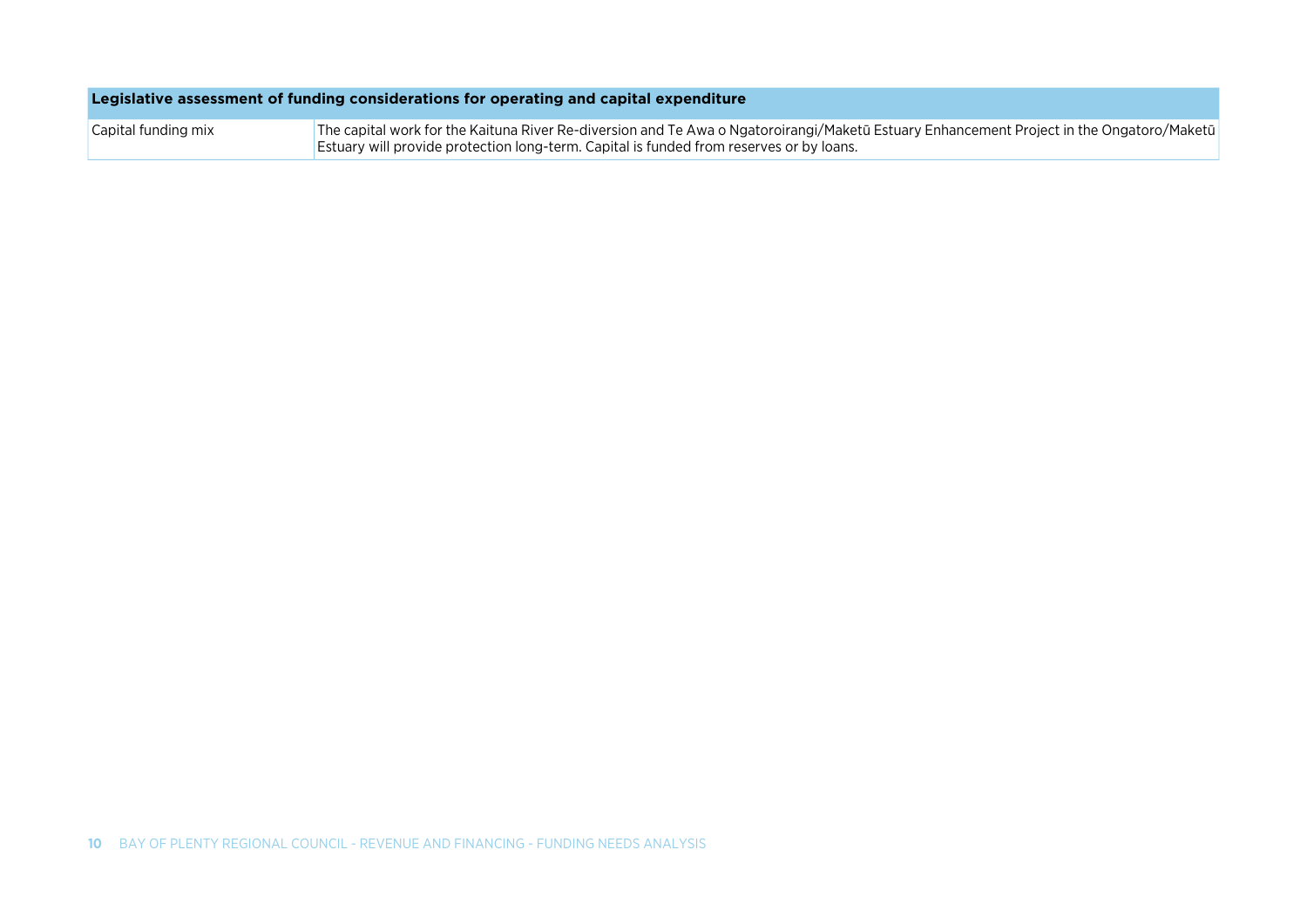#### **Activity – Eastern Catchments**

The Eastern Catchments activity integrates the environmental work we do in the multiple catchments from Ōtamarākau east. In particular it supports Ōhiwa Harbour Strategy, the Tarawera, the Rangitāiki, and the Waiōtahe catchments, and the Eastern Coast Care programme.

|                                                       | Legislative assessment of funding considerations for operating and capital expenditure                                                                                                                                                                                                                                                                                                                                                                                                                                                                                                                                                                                                    |
|-------------------------------------------------------|-------------------------------------------------------------------------------------------------------------------------------------------------------------------------------------------------------------------------------------------------------------------------------------------------------------------------------------------------------------------------------------------------------------------------------------------------------------------------------------------------------------------------------------------------------------------------------------------------------------------------------------------------------------------------------------------|
| Link to community outcomes                            | A healthy environment<br>Freshwater for life                                                                                                                                                                                                                                                                                                                                                                                                                                                                                                                                                                                                                                              |
| Who benefits?                                         | The benefits of the activity are distributed evenly across the community. Regional benefits arise from sustainable management of natural and<br>physical resources, and achievement of community outcomes, in an integrated way within the region. Local benefits arise from addressing issues<br>associated with water and soil quality and quantity, biodiversity, coastal protection and enhancement through landowner / occupier agreements,<br>tangata whenua, industry partnerships and community care group activity.                                                                                                                                                              |
|                                                       | The activity benefits individual landowners, Māori, rural industry sectors and communities across the region. The wider community and future<br>generations will get enhanced economic, environmental, social and cultural value from these improvements.                                                                                                                                                                                                                                                                                                                                                                                                                                 |
| Time frame of benefits                                | The benefits are both short and long-term. The activity is provided continuously, with the Biodiversity sub-activity Standard Operating Procedures<br>being implemented, monitored and reviewed as work progresses. Cumulative benefits also accrue as environmental well-being improves over<br>time.                                                                                                                                                                                                                                                                                                                                                                                    |
| Individuals and groups creating<br>demand for service | Present landowners and occupiers; pastoral, horticulture, forestry, rural, urban regional community require advice to protect and enhance<br>biodiversity, water and soils and the coastline. The political and legislative landscape including obligations to Māori created by the Treaty of<br>Waitangi settlements, iwi and hapū management plans, the RMA and LGA. The National Policy Statement on Fresh Water (NPSFW) directs local<br>government to manage water and land use in an integrated and sustainable way, allowing economic growth to occur within set water quality<br>and quantity limits.                                                                             |
| Rationale for funding mix                             | The coastal environment is a public asset, and activities to manage it provide regional benefits. However, it is clear that those living on or near<br>the coast receive a greater benefit from sustainable coastal management than those living inland. The advice provided to individual landowners<br>provides public good arising from sustainable land management across the region. It is not considered efficient to recover costs from individual<br>beneficiaries as it may discourage landowners from obtaining advice. While all residents of the region receive benefits from sustainable water<br>management, resource users receive greater benefits than other landowners. |
| Operating funding mix                                 | 80-100 percent general funds; 0-20 percent other revenue, 0-20 percent grants and subsidies.                                                                                                                                                                                                                                                                                                                                                                                                                                                                                                                                                                                              |
|                                                       | This means that funding via general rates based on land values (which are highest on the coast) provides the closest match between benefits<br>and costs. Benefits accrue to the regional community from sustainable land use. Benefits to property indicates value-based rate.                                                                                                                                                                                                                                                                                                                                                                                                           |
| Capital funding mix                                   | There are no significant capital costs.                                                                                                                                                                                                                                                                                                                                                                                                                                                                                                                                                                                                                                                   |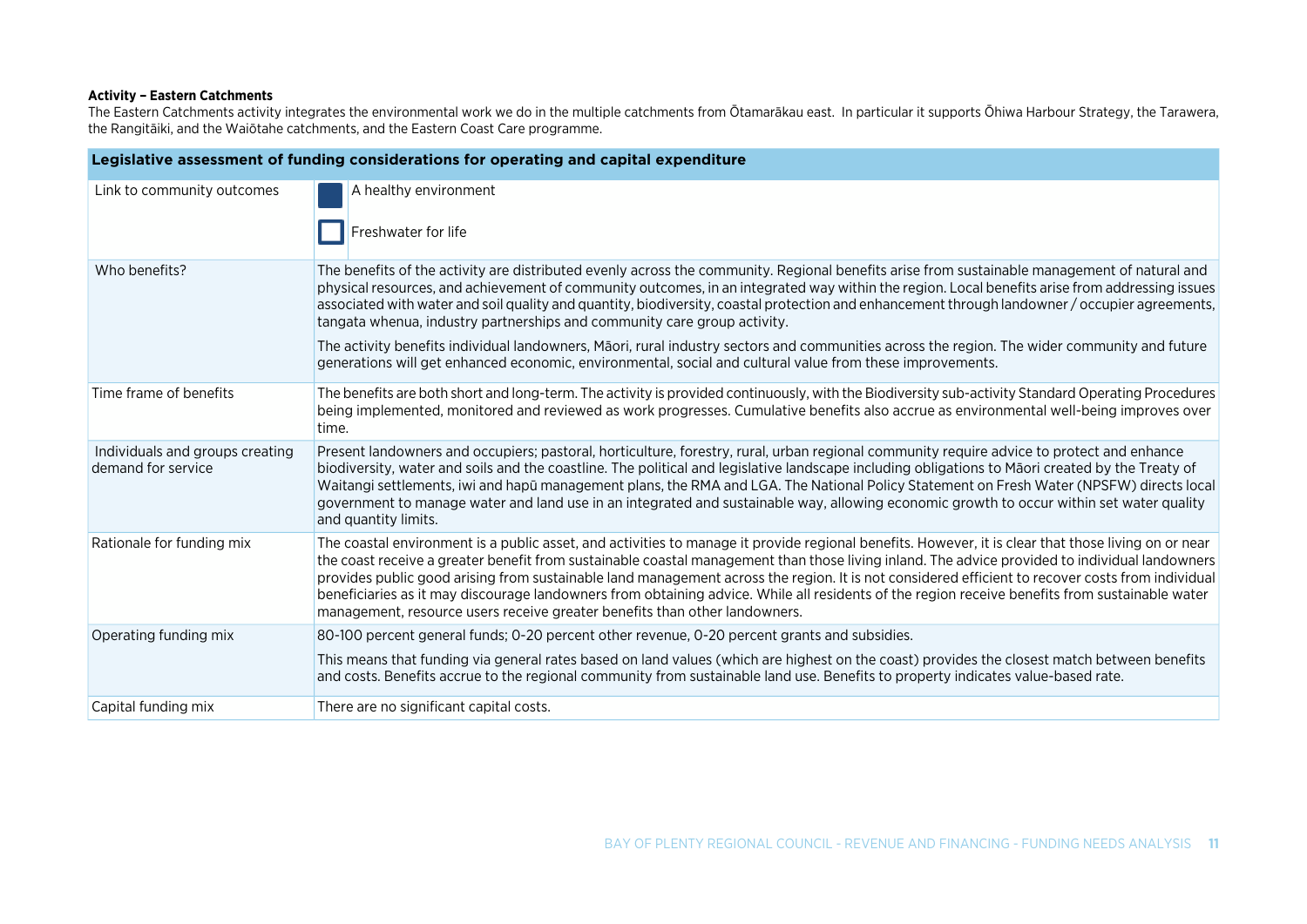#### **Activity – Regional Integrated Catchment Management**

The Regional Integrated Catchment Management activity delivers the regional work associated with sustainable water and land use, including biodiversity. This activity facilitates the sustainable management of natural and physical resources, and achievement of community outcomes in an integrated way within the region.

| Legislative assessment of funding considerations for operating and capital expenditure |                                                                                                                                                                                                                                                                                                                                                                                                                                                                                                                              |  |
|----------------------------------------------------------------------------------------|------------------------------------------------------------------------------------------------------------------------------------------------------------------------------------------------------------------------------------------------------------------------------------------------------------------------------------------------------------------------------------------------------------------------------------------------------------------------------------------------------------------------------|--|
| Link to community outcomes                                                             | A healthy environment<br>Freshwater for life                                                                                                                                                                                                                                                                                                                                                                                                                                                                                 |  |
| Who benefits?                                                                          | The benefits of the activity are distributed evenly across the community. Regional benefits arise from sustainable management of natural and<br>physical resources, and achievement of community outcomes, in an integrated way within the region. Local benefits arise from addressing issues<br>associated with water and soil quality and quantity, biodiversity, coastal protection and enhancement through landowner / occupier agreements,<br>tangata whenua, industry partnerships and community care group activity. |  |
|                                                                                        | The activity provides benefits to individual landowners, Māori, rural industry sectors and communities across the region. The wider community<br>and future generations will get enhanced economic, environmental, social and cultural value from these improvements.                                                                                                                                                                                                                                                        |  |
| Time frame of benefits                                                                 | The benefits are both short and long-term. The activity is provided continuously, with the Biodiversity sub-activity Standard Operating Procedures<br>being implemented, monitored and reviewed as work progresses. Cumulative benefits also accrue as environmental well-being improves over<br>time.                                                                                                                                                                                                                       |  |
|                                                                                        | Short-term - relating to current planning and delivery of restoration and protection work.                                                                                                                                                                                                                                                                                                                                                                                                                                   |  |
| Individuals and groups creating<br>demand for service                                  | Present landowners and occupiers; pastoral, horticulture, forestry, rural, urban regional community require advice to protect and enhance<br>biodiversity, water and soils and the coastline.                                                                                                                                                                                                                                                                                                                                |  |
|                                                                                        | The political and legislative landscape including obligations to Māori created by the Treaty of Waitangi settlements, iwi and hapū management<br>plans, the RMA and LGA.                                                                                                                                                                                                                                                                                                                                                     |  |
|                                                                                        | The National Policy Statement on Fresh Water (NPSFW) directs local government to manage water and land use in an integrated and sustainable<br>way, allowing economic growth to occur within set water quality and quantity limits.                                                                                                                                                                                                                                                                                          |  |
| Rationale for funding mix                                                              | The advice provided to individual landowners provides public good from sustainable land management across the region. It is not considered<br>efficient to recover costs from individual beneficiaries as it may discourage landowners from obtaining advice.                                                                                                                                                                                                                                                                |  |
|                                                                                        | While all residents of the region receive benefits from sustainable water management, resource users receive greater benefits than other<br>landowners.                                                                                                                                                                                                                                                                                                                                                                      |  |
| Operating funding mix                                                                  | 100 percent general funds.                                                                                                                                                                                                                                                                                                                                                                                                                                                                                                   |  |
|                                                                                        | This means that funding via general rates based on land values (which are highest on the coast) provides the closest match between benefits<br>and costs. Benefits accrue to the regional community from sustainable land use. Benefits to property indicates value-based rate.                                                                                                                                                                                                                                              |  |
| Capital funding mix                                                                    | There are no significant capital costs.                                                                                                                                                                                                                                                                                                                                                                                                                                                                                      |  |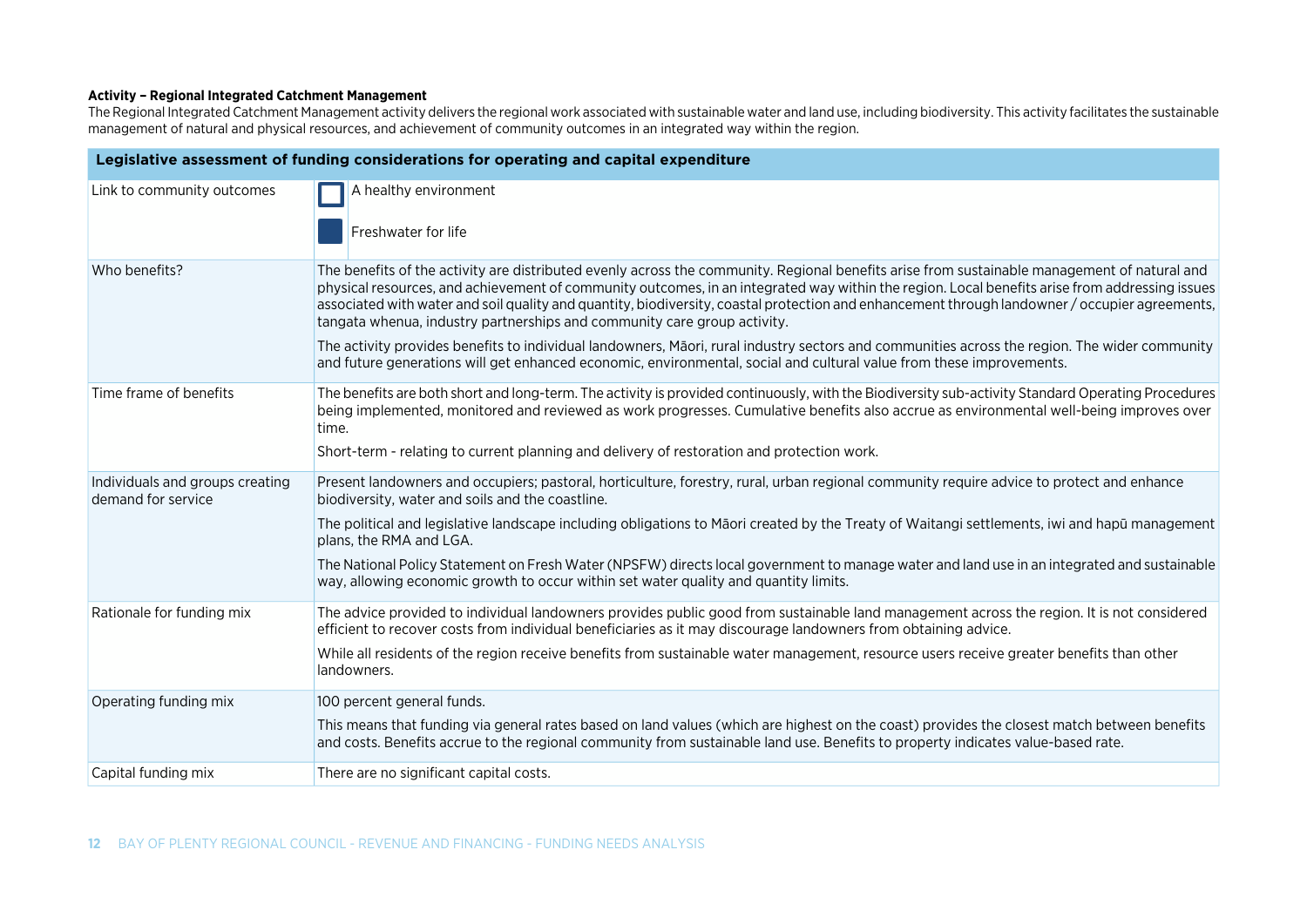### Flood Protection and Control

#### **Activity – Rivers and Drainage Schemes**

The Rivers and Drainage Schemes activity involves ownership, management and maintenance for the five major and 37 minor rivers and drainage schemes. The activity also comprises other programmes such as the Kopeopeo Canal Remediation Project.

Our river and drainage scheme responsibilities include providing flood protection stop banks, flood pump stations, floodgates and erosion control structures and constructing flood ways. We also carry out regular maintenance of structures, stream clearing and lake level monitoring and management of Lakes Rotorua and Rotoiti.

| Legislative assessment of funding considerations for operating and capital expenditure |                                                                                                                                                                                                                                                                                                                                                                                                                                                                                                                                                                                                                                                  |
|----------------------------------------------------------------------------------------|--------------------------------------------------------------------------------------------------------------------------------------------------------------------------------------------------------------------------------------------------------------------------------------------------------------------------------------------------------------------------------------------------------------------------------------------------------------------------------------------------------------------------------------------------------------------------------------------------------------------------------------------------|
| Link to community outcomes                                                             | A healthy environment                                                                                                                                                                                                                                                                                                                                                                                                                                                                                                                                                                                                                            |
|                                                                                        | Freshwater for life                                                                                                                                                                                                                                                                                                                                                                                                                                                                                                                                                                                                                              |
|                                                                                        | Safe and resilient communities                                                                                                                                                                                                                                                                                                                                                                                                                                                                                                                                                                                                                   |
|                                                                                        | A vibrant region                                                                                                                                                                                                                                                                                                                                                                                                                                                                                                                                                                                                                                 |
| Who benefits?                                                                          | The river scheme sub-activities have public (local, regional and national) and private benefits. The private benefits accrue to individual landowners<br>and occupiers through the protection of lives, livelihoods and property. Local benefits occur because a range of public facilities, infrastructure<br>and services receive security from flooding. Private and local benefits account for the greatest proportion of benefit from the sub-activity.<br>Regional and national benefits arise because productive land, in flood prone areas provides an economic benefit through the multiplier effect<br>to the wider region and nation. |
| Time frame of benefits                                                                 | The benefits are both short and long-term. The activity is provided continuously, with the Asset Management Plan being implemented, monitored<br>and reviewed over time. Long-term benefits arise from on-going protection of land from anticipated future increases in flood events. Cumulative<br>benefits also accrue as land management practices (for example, soil conservation and stream protection works) improve in the scheme catchment<br>over time.                                                                                                                                                                                 |
| Individuals and groups creating<br>demand for service                                  | People whose actions or inaction cause damage to scheme works are exacerbators. The Council has a regulator mechanism - the Floodway and<br>Drainage Bylaw - to control these exacerbators. The land use practices of landowners that increase the amount of rainfall runoff into the<br>catchment's network of waterways increase the required capacity of the schemes to cope with flood events                                                                                                                                                                                                                                                |
| Rationale for funding mix                                                              | A mix of funding tools is required to reflect the wide range of benefits that the schemes provide to different groups and individuals. The significant<br>amount of activity-specific capital costs suggests a need for a mix of short and long-term funding tools.                                                                                                                                                                                                                                                                                                                                                                              |
|                                                                                        | These benefits are drained land for production.                                                                                                                                                                                                                                                                                                                                                                                                                                                                                                                                                                                                  |
|                                                                                        | Those within a scheme who, in addition to their share of national and regional benefits, also receive local or individual benefits from the scheme<br>should contribute additional funding to reflect those benefits. These local and individual benefits make up the vast proportion of the benefits<br>from the scheme, and a targeted rate is therefore the best funding tool to recover the associated costs.                                                                                                                                                                                                                                |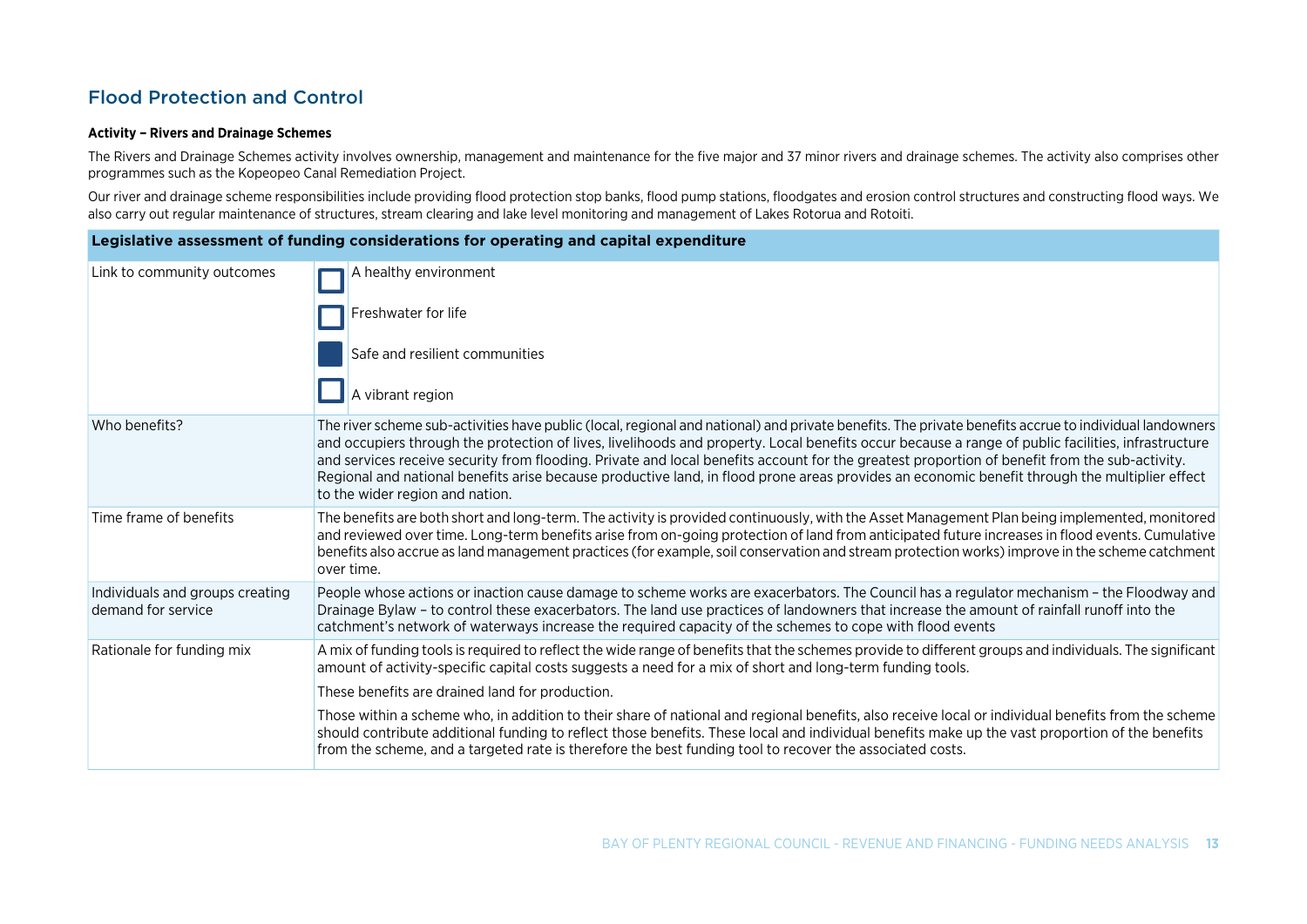| Legislative assessment of funding considerations for operating and capital expenditure |                                                                                                                                                                                                                                                                                                                                                                              |
|----------------------------------------------------------------------------------------|------------------------------------------------------------------------------------------------------------------------------------------------------------------------------------------------------------------------------------------------------------------------------------------------------------------------------------------------------------------------------|
|                                                                                        | The targeted rate based on where the land is situated within the scheme and land area within each rating unit would most accurately match the<br>apportionment of benefits.                                                                                                                                                                                                  |
|                                                                                        | The general rate is value-based as the benefits are to the property as well as regionally.                                                                                                                                                                                                                                                                                   |
| Operating funding mix                                                                  | River Schemes; 0-20 percent general funds; 60-80 percent targeted rates to catchment-land area differential; 0-20 percent other revenue; 0-20<br>percent grants and subsidies; 0-20 percent reserves.                                                                                                                                                                        |
|                                                                                        | Targeted rates recognise the private benefits to properties in the catchment. They are struck on the basis of a given per hectare rate that has<br>been calculated for each of a number of sub catchments. The general funding component reflects economic benefit from protection of productive<br>property and infrastructure falling equally to people across the region. |
|                                                                                        | Rangitāiki Drainage Scheme; 80-100 percent targeted rates for the land area differential; 0-20 percent other revenue; 0-20 percent grants and<br>subsidies. The targeted rate land area differential reflects private benefits in proportion to property land area.                                                                                                          |
|                                                                                        | The Minor Rivers Schemes are funded 100 percent from targeted rates.                                                                                                                                                                                                                                                                                                         |
|                                                                                        | Minor River Schemes (Ōpōtiki); 80-100 percent targeted rates and 0-20 percent general funds. Three of the Minor River Schemes in the Ōpōtiki<br>area have 20 percent general funding to recognise the regional benefit from protection of the transport network, and 80 percent targeted funding<br>to reflect private benefit.                                              |
|                                                                                        | Non Scheme works; 100 percent general funds.                                                                                                                                                                                                                                                                                                                                 |
| Capital funding mix                                                                    | River and drainage capital expenses provide long-term protection and are funded through reserves, loans, or capital grants. Major flood repair<br>projects will be funded from borrowing and some insurance recoveries are forecasted.                                                                                                                                       |
|                                                                                        | Project costs for the Kopeopeo Canal Remediation Project are to be funded through reserves, and funding from the Ministry for the Environment.                                                                                                                                                                                                                               |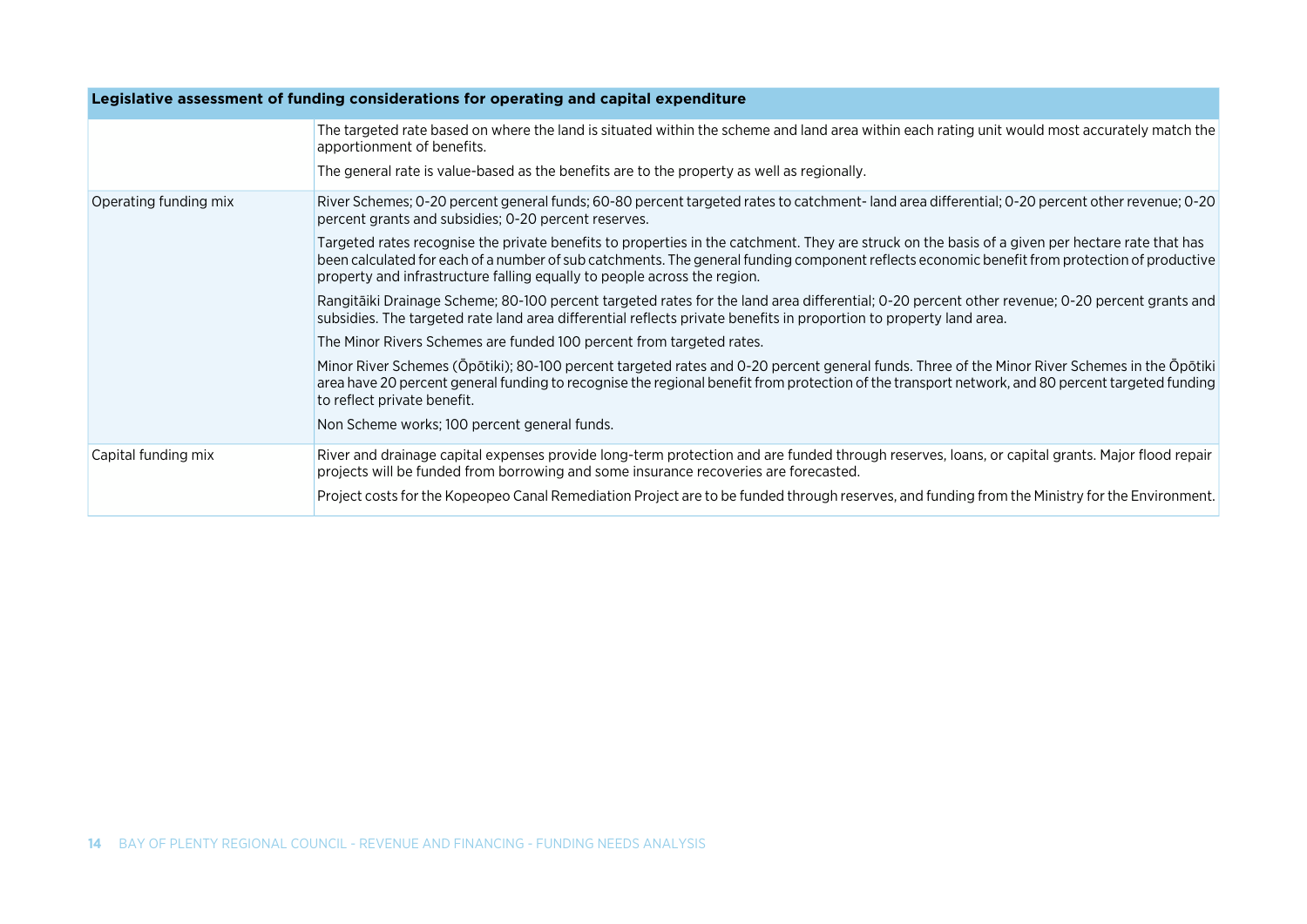#### **Activity – Regional Flood Risk Coordination**

The Regional Flood Risk Coordination Activity provides leadership, management, information and advice to manage flood risks and flood hazards in the Bay of Plenty.

| Legislative assessment of funding considerations for operating and capital expenditure |                                                                                                                                                                                                                                                                                                                                                                                                                                                                                                                            |
|----------------------------------------------------------------------------------------|----------------------------------------------------------------------------------------------------------------------------------------------------------------------------------------------------------------------------------------------------------------------------------------------------------------------------------------------------------------------------------------------------------------------------------------------------------------------------------------------------------------------------|
| Link to community outcomes                                                             | A healthy environment<br>Safe and resilient communities                                                                                                                                                                                                                                                                                                                                                                                                                                                                    |
| Who benefits?                                                                          | The activity provides region-wide benefits by providing advice on flood management throughout the region.                                                                                                                                                                                                                                                                                                                                                                                                                  |
| Time frame of benefits                                                                 | The benefits are both short and long-term. The activity is provided continuously. Long-term benefits from flood management manuals, and the<br>design of structural and non-structural flood mitigation measures.                                                                                                                                                                                                                                                                                                          |
| Individuals and groups creating<br>demand for service                                  | No major exacerbators.                                                                                                                                                                                                                                                                                                                                                                                                                                                                                                     |
| Rationale for funding mix                                                              | Flood risk co-ordination provides benefits across the region. The majority of the costs should be met by the region as a whole. Where specific<br>advice is provided for private benefit of an individual or organisation, the Council will seek to recover the portion of the cost that is a private<br>benefit. Owners of high-value land have more to lose from poor catchment management than owners of low value land. The land value general<br>rate is therefore an appropriate funding tool for this sub-activity. |
| Operating funding mix                                                                  | 100 percent general funds.                                                                                                                                                                                                                                                                                                                                                                                                                                                                                                 |
|                                                                                        | The general funding component reflects economic benefit from protection of productive property and infrastructure falling equally to people<br>across the region - land area differential.                                                                                                                                                                                                                                                                                                                                 |
| Capital funding mix                                                                    | There are no significant capital costs.                                                                                                                                                                                                                                                                                                                                                                                                                                                                                    |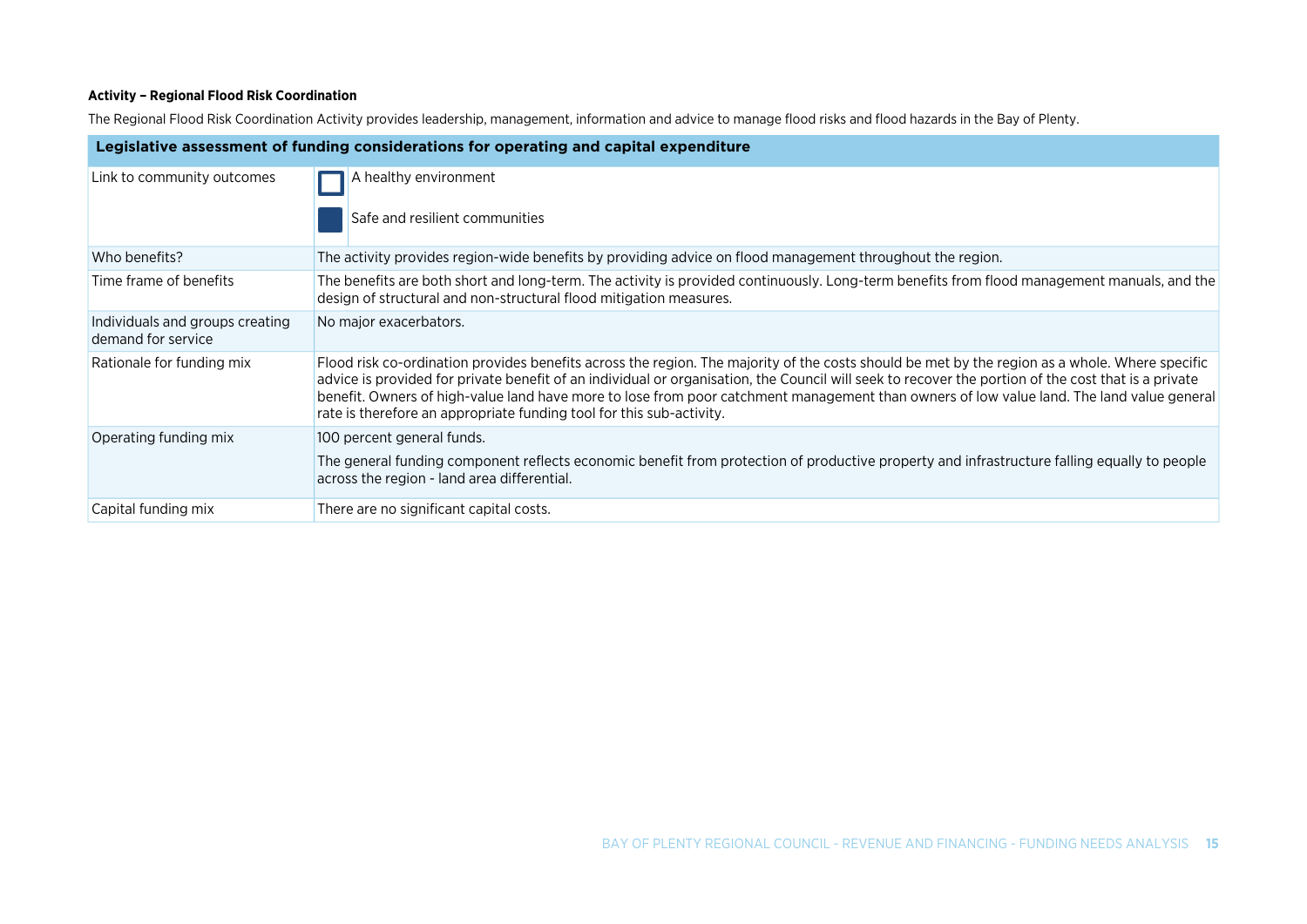### **Resource Regulation and Monitoring**

#### **Activity – Biosecurity**

The Biosecurity activity manages pests in the region through the Regional Pest Management Plan (RPMP), providing regional leadership in pest plant and pest animal management. The activity also supports national initiatives under agreements with external agencies, including Ministry for Primary Industries and Department of Conservation.

| Legislative assessment of funding considerations for operating and capital expenditure |                                                                                                                                                                                                                                                                                                                                                                                               |
|----------------------------------------------------------------------------------------|-----------------------------------------------------------------------------------------------------------------------------------------------------------------------------------------------------------------------------------------------------------------------------------------------------------------------------------------------------------------------------------------------|
| Link to community outcomes                                                             | A healthy environment                                                                                                                                                                                                                                                                                                                                                                         |
|                                                                                        | A vibrant region                                                                                                                                                                                                                                                                                                                                                                              |
| Who benefits?                                                                          | This activity provides a mix of national, regional, local and individual/land owner benefits. National benefits arise from the prevention of pest<br>spread to other regions. The regional benefit arises through protecting community values, including biodiversity and ecosystem services.<br>Landowners also obtain a private benefit through having threats to their production removed. |
| Time frame of benefits                                                                 | The benefits are both short and long-term. The activity is provided on a continuous basis and is monitored and reviewed over time. Cumulative<br>benefits accrue as environmental well-being is maintained or improves over time.                                                                                                                                                             |
| Individuals and groups creating<br>demand for service                                  | Past and present landowners have contributed to a need to improve land management practices. Current landowners require advice to effectively<br>manage pests. Regulatory tools are used to control and mitigate the effects of potential exacerbators.                                                                                                                                       |
|                                                                                        | Central Government through the Biosecurity Act 1993.                                                                                                                                                                                                                                                                                                                                          |
| Rationale for funding mix                                                              | For initiatives that provide national benefits, the Council will seek recovery from the Ministry for Primary Industries (MPI) and Biosecurity NZ on<br>a cost recovery basis. Substantial benefits to some landowners and occupiers through productivity gains and to the greater community through<br>protecting biodiversity and ecosystem services.                                        |
| Operating funding mix                                                                  | 80-100 percent general funds, 0-20 percent other revenue.                                                                                                                                                                                                                                                                                                                                     |
|                                                                                        | Benefits accrue to the national and regional communities from sustainable land use. The benefits to property indicates value-based rate. Note:<br>The 0-20 percent nominated above is an average recovery of costs for the activities. It does not constitute a target cost recovery but indicates<br>an on-going average level of funding from other public funding.                         |
| Capital funding mix                                                                    | There are no significant capital costs.                                                                                                                                                                                                                                                                                                                                                       |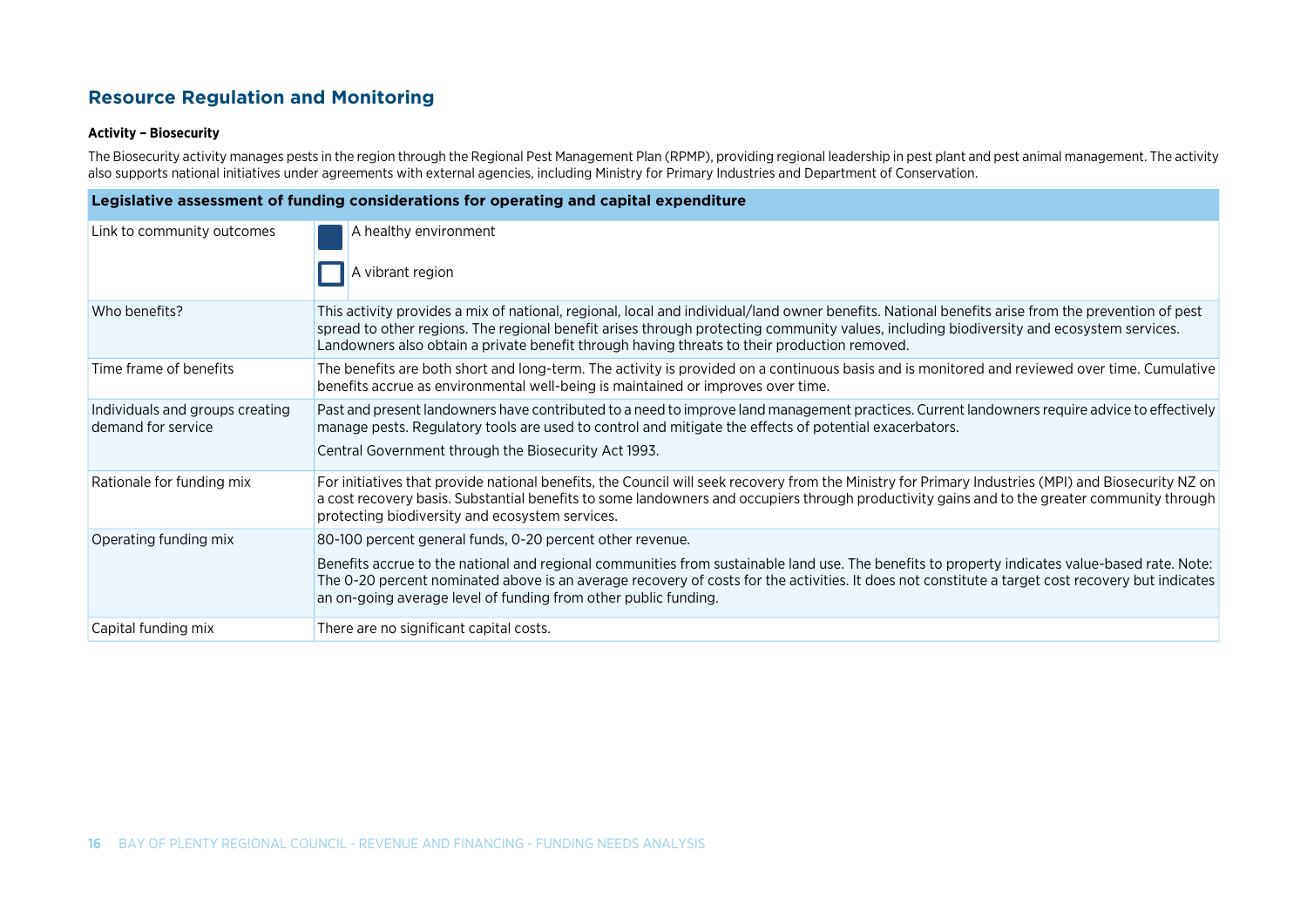#### **Activity – Air Quality**

The Air Quality activity focuses on regional air quality through regional planning for air management under the Resource Management Act 1991, monitoring of air issues and operating the Rotorua Clean Air programme.

| Legislative assessment of funding considerations for operating and capital expenditure |                                                                                                                                                                                                                                                                                                                         |
|----------------------------------------------------------------------------------------|-------------------------------------------------------------------------------------------------------------------------------------------------------------------------------------------------------------------------------------------------------------------------------------------------------------------------|
| Link to community outcomes                                                             | A healthy environment                                                                                                                                                                                                                                                                                                   |
| Who benefits?                                                                          | A significant proportion of the benefits are distributed across the Rotorua community. There are also wider regional public benefits from reduction<br>in air pollution, particularly public health and regional amenity benefits for Rotorua as a domestic and international destination.                              |
| Time frame of benefits                                                                 | The benefits are both short and long-term. The activity is provided continuously. The main period of benefit is the present to 2020 where there<br>are no more than three exceedances of the air quality standard after 1 September 2016, and no more than one exceedance after 1 September<br>2020.                    |
| Individuals and groups creating<br>demand for service                                  | Exacerbators are predominantly homes with inefficient heating appliances, and to a lesser extent, air discharges from industry or business                                                                                                                                                                              |
| Operating funding mix                                                                  | 40-60 percent general funds, 40-60 percent uniform targeted rate to the Rotorua urban area.                                                                                                                                                                                                                             |
|                                                                                        | A uniform targeted rate (a fixed charge per property in the Rotorua urban area) is the best proxy for equal individual benefit across the area.<br>General funds reflect wider benefits and a regional commitment to address significant problems wherever in the region these occur.                                   |
| Capital funding mix                                                                    | There are no significant capital costs that are specific to the above activity. Hot Swap loans are funded from external or internal loans and<br>recovered through a targeted rate for properties within the Rotorua Airshed area that have received a loan from the Council under the Clean<br>Heat Conversion scheme. |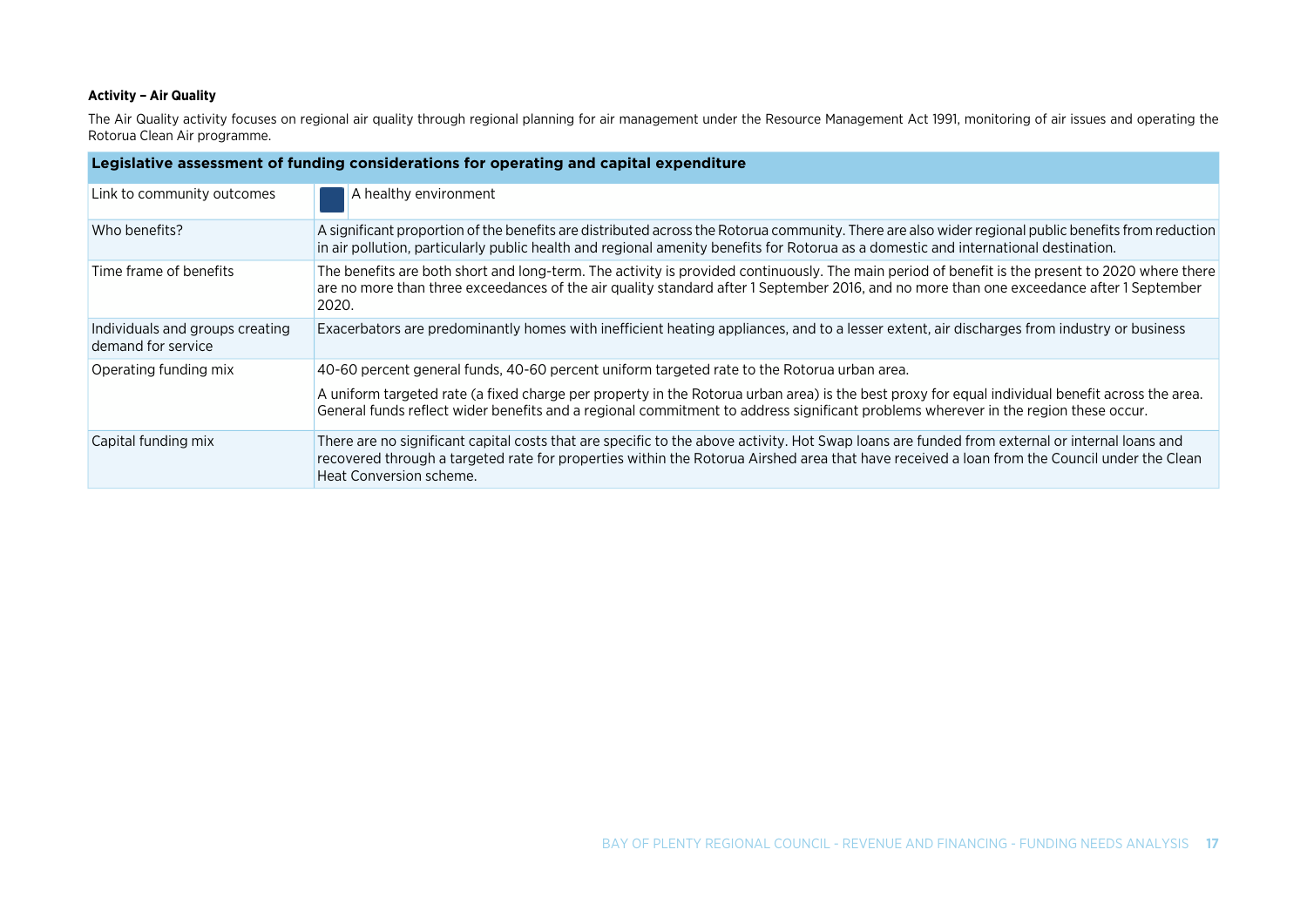#### **Activity – Resource Consents**

The Resource Consent activity processes and makes decisions on resource consent applications under the Resource Management Act 1991 and/or rules in our regional plans, ensuring statutory requirements are fulfilled and a fair process for decision-making on regional natural resource use is followed.

| Legislative assessment of funding considerations for operating and capital expenditure |                                                                                                                                                                                                                                                                                                                                                                                                                                                                                                                                                                                                                                                                                                                                                                                                                              |
|----------------------------------------------------------------------------------------|------------------------------------------------------------------------------------------------------------------------------------------------------------------------------------------------------------------------------------------------------------------------------------------------------------------------------------------------------------------------------------------------------------------------------------------------------------------------------------------------------------------------------------------------------------------------------------------------------------------------------------------------------------------------------------------------------------------------------------------------------------------------------------------------------------------------------|
| Link to community outcomes                                                             | A healthy environment                                                                                                                                                                                                                                                                                                                                                                                                                                                                                                                                                                                                                                                                                                                                                                                                        |
|                                                                                        | Freshwater for life                                                                                                                                                                                                                                                                                                                                                                                                                                                                                                                                                                                                                                                                                                                                                                                                          |
| Who benefits?                                                                          | Those who benefit most directly from this activity are the consent applicants who seek resource consent (a resource allocation). They pay a<br>direct charge (actual and reasonable costs) for this service.                                                                                                                                                                                                                                                                                                                                                                                                                                                                                                                                                                                                                 |
|                                                                                        | This activity benefits the Bay of Plenty region. It ensures through allocation that the development and use of the natural and physical resources<br>in the region is sustainable for ratepayers and residents.                                                                                                                                                                                                                                                                                                                                                                                                                                                                                                                                                                                                              |
| Time frame of benefits                                                                 | The benefits are both short and long-term. The activity is provided continuously. The duration of benefits for individuals is determined by the<br>term of the consent issued. The long-term benefit is the sustainable management of scarce natural resources balancing competing demands for<br>future generations.                                                                                                                                                                                                                                                                                                                                                                                                                                                                                                        |
| Individuals and groups creating<br>demand for service                                  | Those individuals and businesses who undertake activities that require resource consents are exacerbators.                                                                                                                                                                                                                                                                                                                                                                                                                                                                                                                                                                                                                                                                                                                   |
| Rationale for funding mix                                                              | Consent processing provides substantial benefits to consent holders. The benefits, separately funded through user fees and charges (Section<br>36 charges), exceed the costs. The remaining benefits from providing information and advice to the public about the consents process and rules<br>in our plans are spread evenly across the regional community.                                                                                                                                                                                                                                                                                                                                                                                                                                                               |
| Operating funding mix                                                                  | 40-60 percent general funds; 40-60 percent fees and charges.                                                                                                                                                                                                                                                                                                                                                                                                                                                                                                                                                                                                                                                                                                                                                                 |
|                                                                                        | The Council's aim is to ensure user fees and charges under Section 36 of the RMA are set to the level that maximises recovery of actual and<br>reasonable costs of the private good component of this activity. This currently equates to approximately 40-60 percent user charges. This is an<br>average recovery of costs for the whole activity. It does not constitute a target cost recovery but indicates an on-going average level of funding<br>from fees and charges. The balance of costs after user charges (approximately 40-60 percent of the total activity cost) is met by general funding.<br>General funds are used to recover costs which deliver a public good, those which cannot be recovered for statutory reasons and other costs<br>which cannot be recovered efficiently from private beneficiaries |
| Capital funding mix                                                                    | There are no significant capital costs.                                                                                                                                                                                                                                                                                                                                                                                                                                                                                                                                                                                                                                                                                                                                                                                      |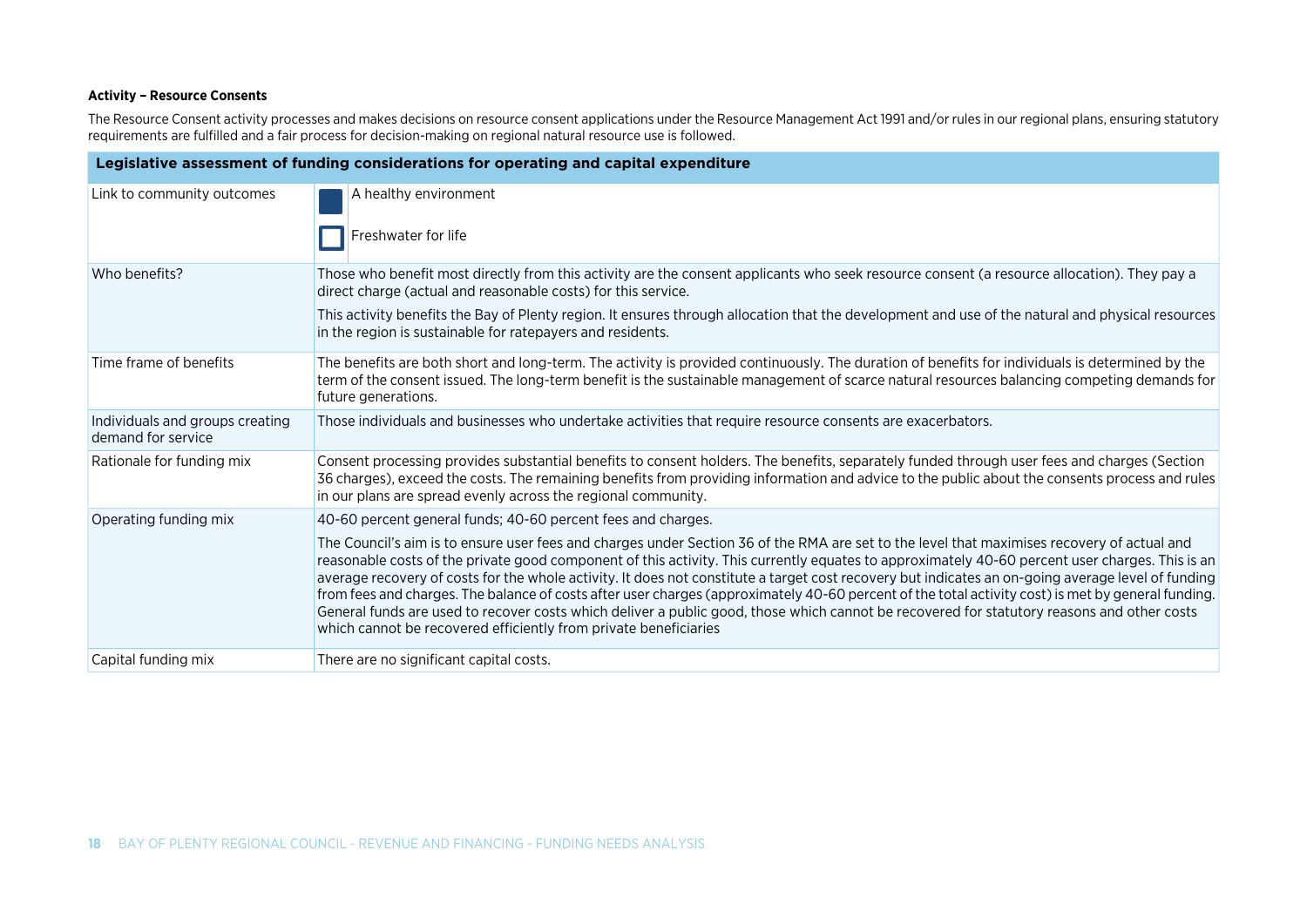#### **Activity – Regulatory Compliance**

The Regulatory Compliance activity is made up of three main components; compliance monitoring of resource consents, responding to environmental complaints and enforcing compliance with the Resource Management Act, Regional Plans and National Regulations and Standards. The aim of the activity is to ensure development activities involving water, geothermal, air, land and coastal resources do not negatively impact on the natural environment or put people's health at risk.

| Legislative assessment of funding considerations for operating and capital expenditure |                                                                                                                                                                                                                                                                                                                                                                                                                                                                                                                                                                                |
|----------------------------------------------------------------------------------------|--------------------------------------------------------------------------------------------------------------------------------------------------------------------------------------------------------------------------------------------------------------------------------------------------------------------------------------------------------------------------------------------------------------------------------------------------------------------------------------------------------------------------------------------------------------------------------|
| Link to community outcomes                                                             | A healthy environment<br>Freshwater for life                                                                                                                                                                                                                                                                                                                                                                                                                                                                                                                                   |
|                                                                                        |                                                                                                                                                                                                                                                                                                                                                                                                                                                                                                                                                                                |
| Who benefits?                                                                          | The activity provides a mix of national, regional, local and individual benefits. National and regional benefits arise from minimising the potential<br>impact on people and the natural environment caused by contaminated land. Local and individual benefits arise because adjacent resource<br>users.                                                                                                                                                                                                                                                                      |
| Time frame of benefits                                                                 | The activity provides both immediate short-term benefits (for example, compliance monitoring and enforcement) and long-term benefits (for<br>example, managing contaminated sites). The activity is provided on a continuous basis.                                                                                                                                                                                                                                                                                                                                            |
| Individuals and groups creating<br>demand for service                                  | Identified exacerbators include consent holders for individuals, industries and businesses, and previous landowners who have contaminated<br>land.                                                                                                                                                                                                                                                                                                                                                                                                                             |
| Rationale for funding mix                                                              | Monitoring resource consent compliance is 100 percent cost recovered through Section 36 charges. If enforcement is required for a breach of a<br>regional plan and a resource consent is not involved, costs may be recovered through infringement notices and prosecutions.                                                                                                                                                                                                                                                                                                   |
|                                                                                        | The bulk of our response and proactive activities are not currently recovered although the Council endorses the 'polluter pays' principle. The<br>most cost-effective funding method is user charges. General funds will be used where costs cannot be recovered by other means                                                                                                                                                                                                                                                                                                |
| Operating funding mix                                                                  | 60-80 percent general funds; 20-40 percent fees and charges.                                                                                                                                                                                                                                                                                                                                                                                                                                                                                                                   |
|                                                                                        | The Council's aim is to ensure user fees and charges under Section 36 of the RMA are set to the level that maximises recovery of actual and<br>reasonable costs of the private good component of this activity. This currently equates to approximately 20-40 percent user charges. This is an<br>average recovery of costs for the whole activity. It does not constitute a target cost recovery but indicates an on-going average level of funding<br>from fees and charges.                                                                                                 |
|                                                                                        | The balance of costs after user charges (approximately 60-80 percent of the total activity cost) is met by general funding. General funds are<br>used to recover costs which deliver a public good, those which cannot be recovered for statutory reasons and other costs which cannot be<br>recovered efficiently from private beneficiaries. Regulatory compliance costs that are a result of current consent holder or polluter activities are<br>not subsidised from general funding. The Council aims to recover 100 percent of private good or exacerbator driven costs. |
| Capital funding mix                                                                    | There are no significant capital costs.                                                                                                                                                                                                                                                                                                                                                                                                                                                                                                                                        |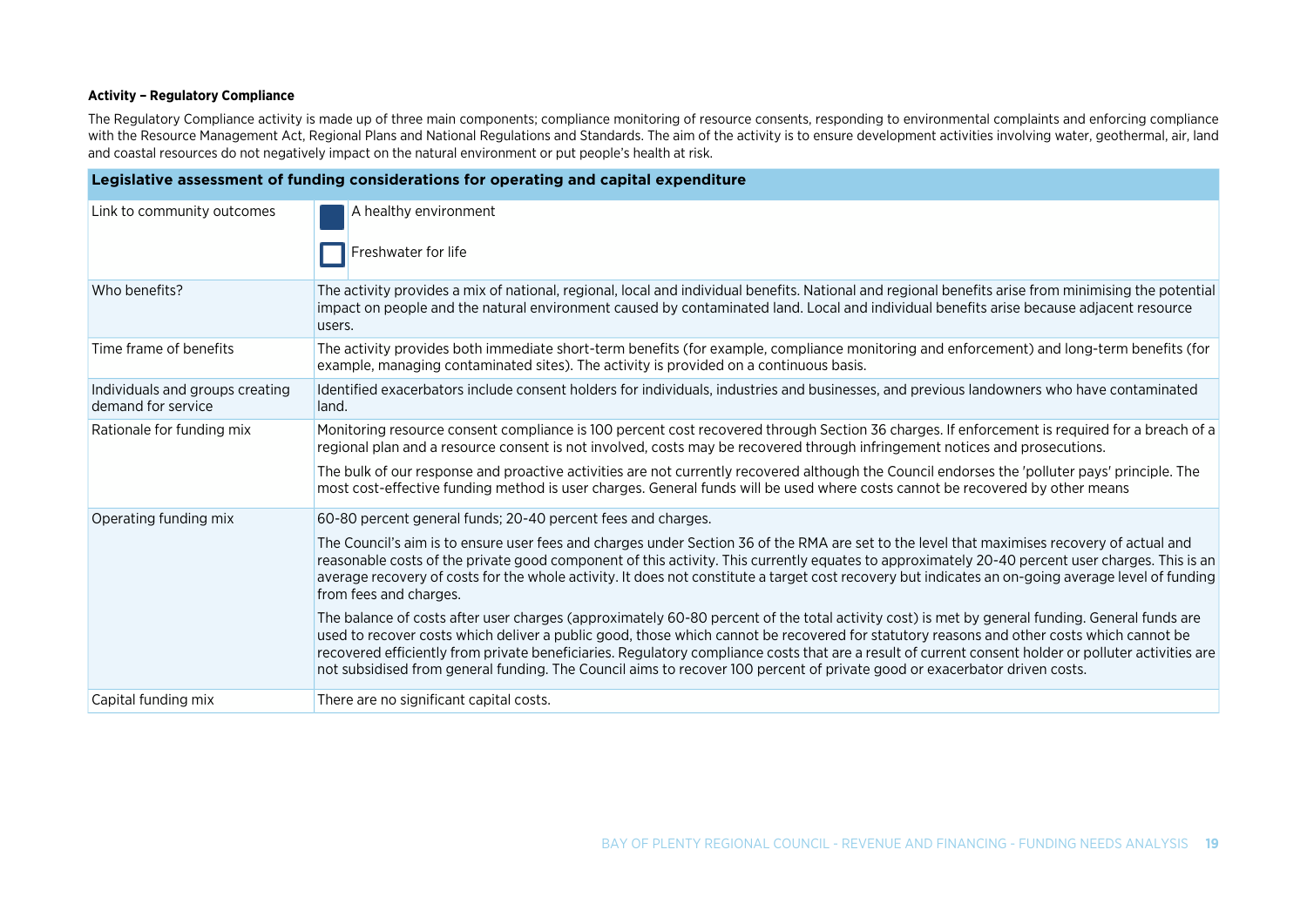#### **Activity – Maritime Operations**

The Maritime Operations activity ensures navigation safety and maritime oil spill response is provided 24/7 in the Bay of Plenty region as required by regulations and Council requirements. Our goal is to ensure that all our users operate safely and in harmony with one another and the environment to ensure our waters are available for the prosperity and enjoyment of future generations.

| Legislative assessment of funding considerations for operating and capital expenditure |                                                                                                                                                                                                                                                                                                                                                                                                                                                         |
|----------------------------------------------------------------------------------------|---------------------------------------------------------------------------------------------------------------------------------------------------------------------------------------------------------------------------------------------------------------------------------------------------------------------------------------------------------------------------------------------------------------------------------------------------------|
| Link to community outcomes                                                             | Safe and resilient communities                                                                                                                                                                                                                                                                                                                                                                                                                          |
| Who benefits?                                                                          | The activity provides a mix of national, regional, local and individual benefits. National and regional benefits arise from minimising the likelihood<br>of maritime accidents that have an impact on people and the natural environment, including oil pollution response. Local and individual benefits<br>arise because navigation aids help commercial and recreational vessels to avoid accidents and the associated financial and personal costs. |
| Time frame of benefits                                                                 | The benefits are both short and long-term. The short-term initiatives are providing immediate mitigation and response to maritime incidents to<br>immediately benefit the community. Long-term benefits include providing designated areas (such as shipping channels, mooring areas, and<br>recreational use) in Council's frameworks.                                                                                                                 |
| Individuals and groups creating<br>demand for service                                  | Individuals who carry out unsafe navigation safety practices are potential causes of accidents. The exacerbators of the marine oil pollution are<br>those who use or transport petrochemical products in the marine environment. The activity is a necessary 'insurance policy' against the possibility<br>of oil spills.                                                                                                                               |
| Rationale for funding mix                                                              | To reflect the national and regional benefits for both people and the environment from ensuring safe use of the region's navigable waterways,<br>a regional contribution towards the costs of navigation safety is required.                                                                                                                                                                                                                            |
|                                                                                        | To reflect the individual and private privileges from mooring commercial operations, boat owners/operators pay a representative proportion of<br>the costs of the activity. The most appropriate tools to recover these costs are fees and charges on owners and operators.                                                                                                                                                                             |
|                                                                                        | The polluter of maritime oil incidents will meet the majority of the costs of Council's oil spill response.                                                                                                                                                                                                                                                                                                                                             |
| Operating funding mix                                                                  | 60-80 percent general funds; 20-40 percent fees and charges; 0-20 percent grants and subsidies.                                                                                                                                                                                                                                                                                                                                                         |
|                                                                                        | Benefits are evenly spread across the region's population. General funds are the best available proxy for benefit to all people in the region. User<br>charging through mooring charges and Port levies are set to the level that fully recovers the actual and reasonable costs of the private good<br>component of this activity.                                                                                                                     |
|                                                                                        | Note: The 20-40 percent nominated above is an average recovery of costs for the activities. It does not constitute a target cost recovery but<br>indicates an on-going average level of funding from user charges.                                                                                                                                                                                                                                      |
| Capital funding mix                                                                    | There are some capital costs associated with purchasing and maintaining maritime safety equipment to provide the services of the activity.<br>Capital is funded from the asset replacement reserve, through the cash surplus created by depreciation, or by loans.                                                                                                                                                                                      |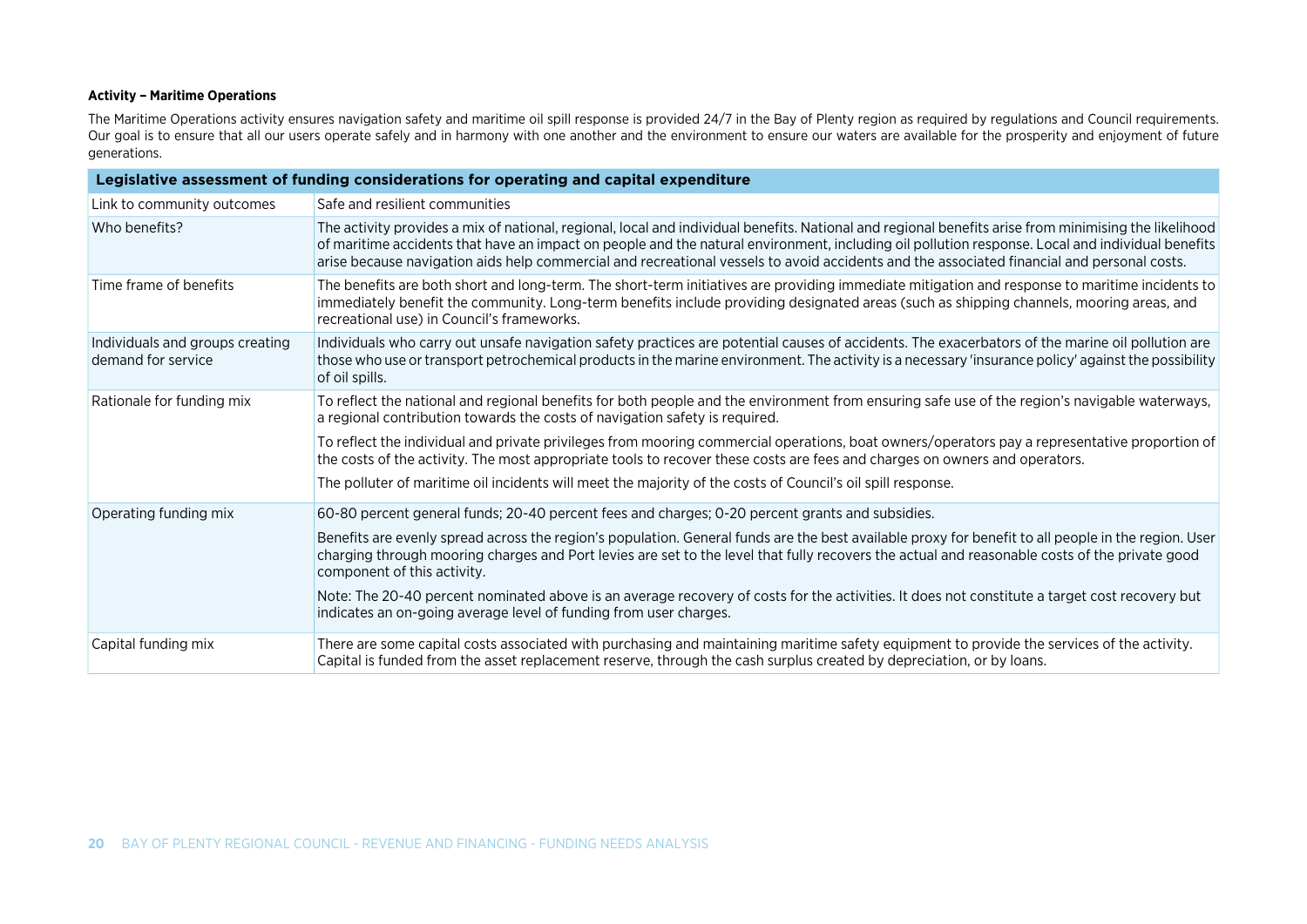### **Transportation**

#### **Activity – Passenger Transport**

The Passenger Transport activity enables and makes available a range of safe and reliable transport options to improve economic efficiency and environmental sustainability.

| Legislative assessment of funding considerations for operating and capital expenditure |                                                                                                                                                                                                                                                                                                                                                             |
|----------------------------------------------------------------------------------------|-------------------------------------------------------------------------------------------------------------------------------------------------------------------------------------------------------------------------------------------------------------------------------------------------------------------------------------------------------------|
| Link to community outcomes                                                             | A healthy environment                                                                                                                                                                                                                                                                                                                                       |
|                                                                                        | A vibrant region                                                                                                                                                                                                                                                                                                                                            |
| Who benefits?                                                                          | This activity provides a mix of national, regional, local and individual benefits. National and regional benefits arise because passenger transport<br>services allow all people (both residents and visitors) to move from place to place through the efficient use of transport networks, and by reducing<br>the economic and social costs of congestion. |
|                                                                                        | Local benefits from passenger transport services arise for those who live in close proximity to the services. Differential local benefits also arise<br>depending on the level of service available in local communities.                                                                                                                                   |
|                                                                                        | Private benefits accrue to those using passenger transport services.                                                                                                                                                                                                                                                                                        |
|                                                                                        | The rural service provides national and regional benefit from improved mobility and efficient transport networks. Local benefit is uneven across<br>the region, as some rural centres have higher levels of service. There is also individual benefit to users.                                                                                             |
| Time frame of benefits                                                                 | The benefits are both short and long-term. The services are provided continuously. Cumulative benefits accrue over time as shifts take place<br>from private vehicles to passenger transport and as people travel more by passenger transport.                                                                                                              |
| Individuals and groups creating<br>demand for service                                  | Increased population generally contribute to the need for additional passenger transport services. Different service levels are required by different<br>areas. Individuals or groups of users are charged through the fare box.                                                                                                                            |
| Rationale for funding mix                                                              | Increased service levels have begun to be delivered. Different levels of benefit are provided to communities across the region based on their<br>level of service for their location. In order to provide clear links to areas where a higher level of service is provided, a targeted rate for bus services<br>is based on location.                       |
|                                                                                        | Private beneficiaries (in this instance passenger transport users) are charged directly through fares.                                                                                                                                                                                                                                                      |
| Operating funding mix                                                                  | Tauranga Passenger Services:                                                                                                                                                                                                                                                                                                                                |
|                                                                                        | 20-40 percent grants and subsidies; 20-40 percent fees and charges; 20-40 percent targeted rates.                                                                                                                                                                                                                                                           |
|                                                                                        | Rotorua Passenger Services:                                                                                                                                                                                                                                                                                                                                 |
|                                                                                        | 20-40 percent grants and subsidies; 20-40 percent fees and charges; 20-40 percent targeted rates.                                                                                                                                                                                                                                                           |
|                                                                                        | Western Bay Passenger Services:                                                                                                                                                                                                                                                                                                                             |
|                                                                                        | 40-60 percent grants and subsidies; 0-20 percent fees and charges; 40-60 percent targeted rates                                                                                                                                                                                                                                                             |
|                                                                                        | Whakatāne Passenger Services:                                                                                                                                                                                                                                                                                                                               |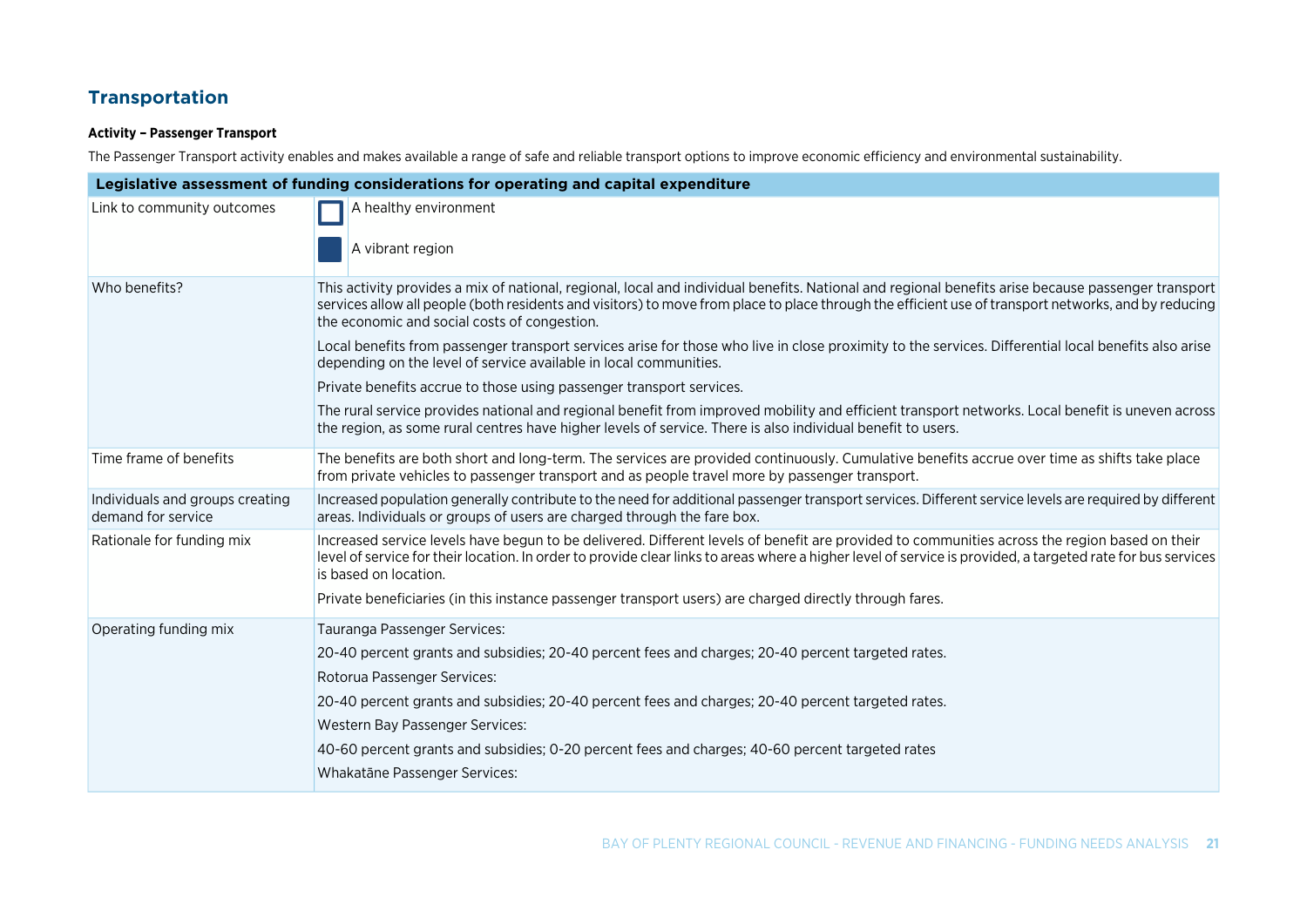| Legislative assessment of funding considerations for operating and capital expenditure |                                                                                                                      |
|----------------------------------------------------------------------------------------|----------------------------------------------------------------------------------------------------------------------|
|                                                                                        | 40-60 percent grants and subsidies; 0-20 percent fees and charges; 40-60 percent targeted rates                      |
|                                                                                        | <b>Regional Services:</b>                                                                                            |
|                                                                                        | 20-40 percent grants and subsidies; 60-80 percent general funds                                                      |
| Capital funding mix                                                                    | Capital is funded through loans, or the asset replacement reserve, through the cash surplus created by depreciation. |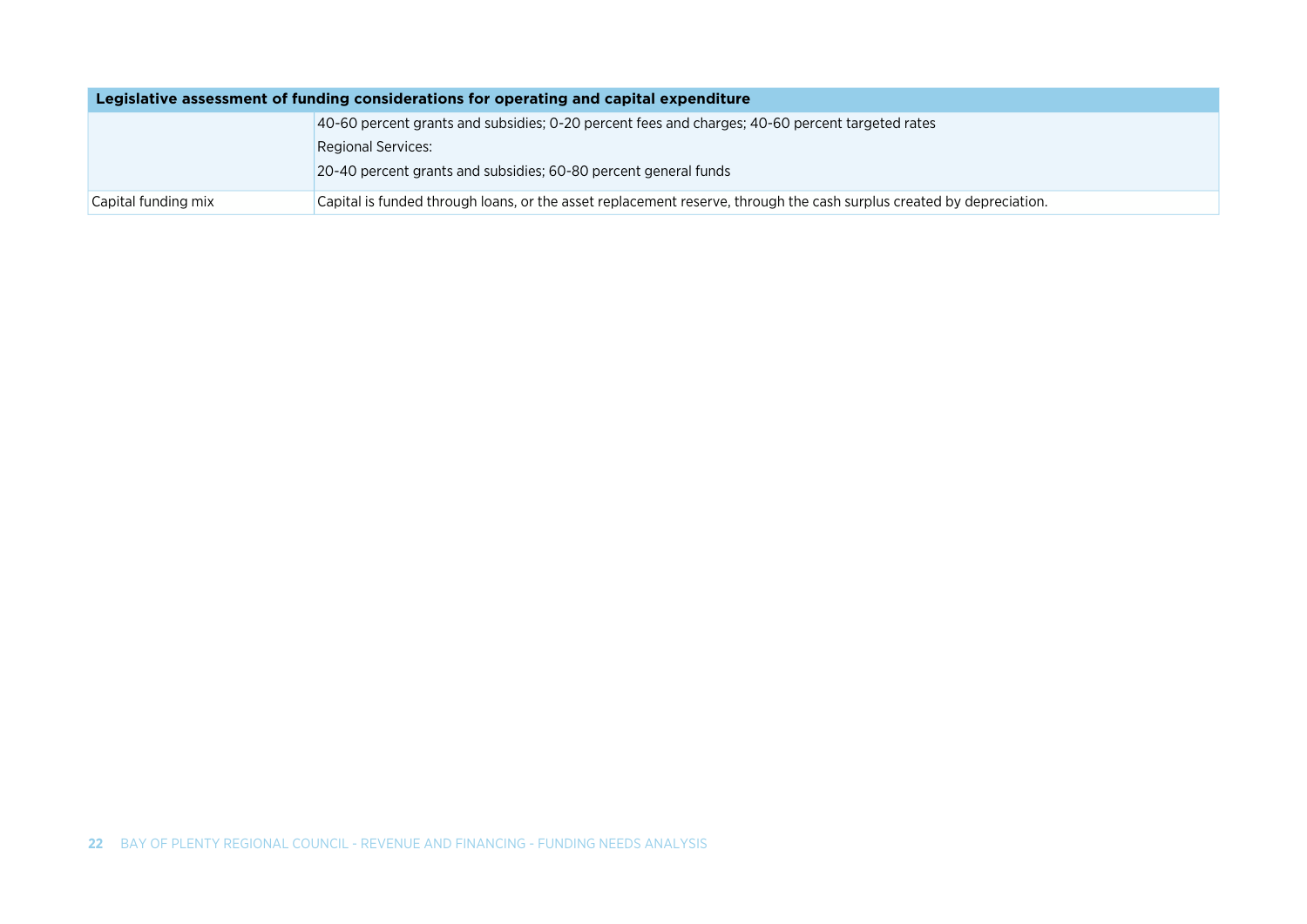#### **Activity – Transport Planning**

The Transport Planning activity provides for regional land transport planning mandated by the Land Transport Management Act 2003 (LTMA).

| Legislative assessment of funding considerations for operating and capital expenditure |                                                                                                                                                                                                                                                                                                                                                                                                                |
|----------------------------------------------------------------------------------------|----------------------------------------------------------------------------------------------------------------------------------------------------------------------------------------------------------------------------------------------------------------------------------------------------------------------------------------------------------------------------------------------------------------|
| Link to community outcomes                                                             | A healthy environment<br>A vibrant region                                                                                                                                                                                                                                                                                                                                                                      |
|                                                                                        |                                                                                                                                                                                                                                                                                                                                                                                                                |
| Who benefits?                                                                          | This activity provides benefits that are evenly distributed across the region. It plans for a safe, integrated, sustainable and responsive land<br>transport system that provides benefits to all people (both residents and visitors). National benefits also arise because the benefits of transport<br>planning in the Bay of Plenty are received by visiting land transport users from outside the region. |
| Time frame of benefits                                                                 | The benefits of are both short and long-term. The activity is provided continuously, with transport planning documents regularly reviewed and<br>updated. Cumulative benefits accrue over time as well-being increases due to improvements to the quality of land transport networks and<br>services in the Bay of Plenty.                                                                                     |
| Individuals and groups creating<br>demand for service                                  | Business groups, industry, residents, visitors all expect a safe and efficient transport network.                                                                                                                                                                                                                                                                                                              |
| Rationale for funding mix                                                              | The evenly spread nature of the benefits from this activity across the region mean that the costs should be evenly distributed across the region's<br>population. The funding tool that most closely approximates this is a UAGC on individual dwellings.                                                                                                                                                      |
| Operating funding mix                                                                  | 60-80 percent general funds; 20-40 percent grants and subsidies.                                                                                                                                                                                                                                                                                                                                               |
|                                                                                        | Benefits are evenly spread across the region's population. General Funds are the best available proxy for benefit to all people in the region.                                                                                                                                                                                                                                                                 |
| Capital funding mix                                                                    | There are no significant capital costs.                                                                                                                                                                                                                                                                                                                                                                        |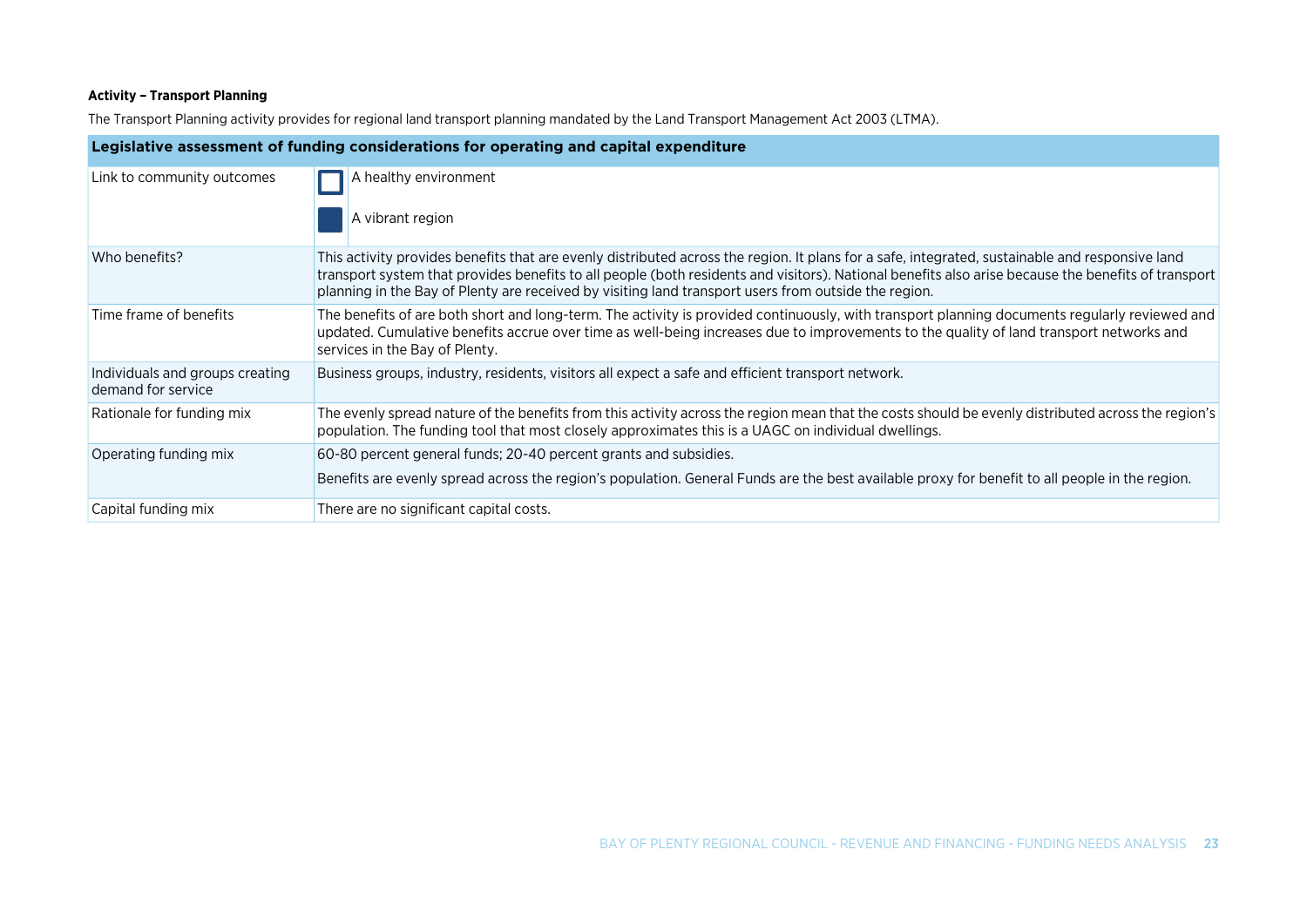### Regional Development

#### **Activity – Regional Infrastructure**

The Regional Infrastructure activity provides funding for infrastructure projects by third parties in the Bay of Plenty. Funding assistance is provided for projects that were successful through the contestable Regional Infrastructure Fund process that was run in 2014 and through direct funding to local Councils for sewerage reticulation and treatment systems, and transport infrastructure.

| Legislative assessment of funding considerations for operating and capital expenditure |                                                                                                                                                                                                                                                                                                                                                            |
|----------------------------------------------------------------------------------------|------------------------------------------------------------------------------------------------------------------------------------------------------------------------------------------------------------------------------------------------------------------------------------------------------------------------------------------------------------|
| Link to community outcomes                                                             | Freshwater for life<br>A vibrant region                                                                                                                                                                                                                                                                                                                    |
| Who benefits?                                                                          | The activity has a can include projects with either regional or local benefit if they deliver Council's community outcomes. The assessment<br>framework will ensure that the appropriate beneficiaries of each project are defined, which may be region-wide or sub-regional.                                                                              |
| Time frame of benefits                                                                 | The benefits are both short and long-term. Short-term benefits include the increased ability to seek other funding sources and economic benefits<br>from construction. Cumulative benefits arise over time as funded projects deliver their expected outcomes.                                                                                             |
| Individuals and groups creating                                                        | No identifiable exacerbator for Regional Infrastructure Grants.                                                                                                                                                                                                                                                                                            |
| demand for service                                                                     | Third party infrastructure funding benefits individuals within the area the infrastructure is provided.                                                                                                                                                                                                                                                    |
| Rationale for funding mix                                                              | Council has a strong balance sheet and can provide bridging funding to third parties to get the infrastructure project completed. The benefit of<br>the funding is specific to the group benefiting from the infrastructure so a targeted rate will be applied.                                                                                            |
| Operating funding mix                                                                  | The direct cost of the grants could be paid for from reserves or debt, particularly for upfront costs, but this would be recovered through general<br>funds if there was a region wide benefit, or through targeted rates if the benefit is limited to a certain geographic area. Costs to administer the<br>activity are managed within other activities. |
| Capital funding mix                                                                    | There are no capital costs.                                                                                                                                                                                                                                                                                                                                |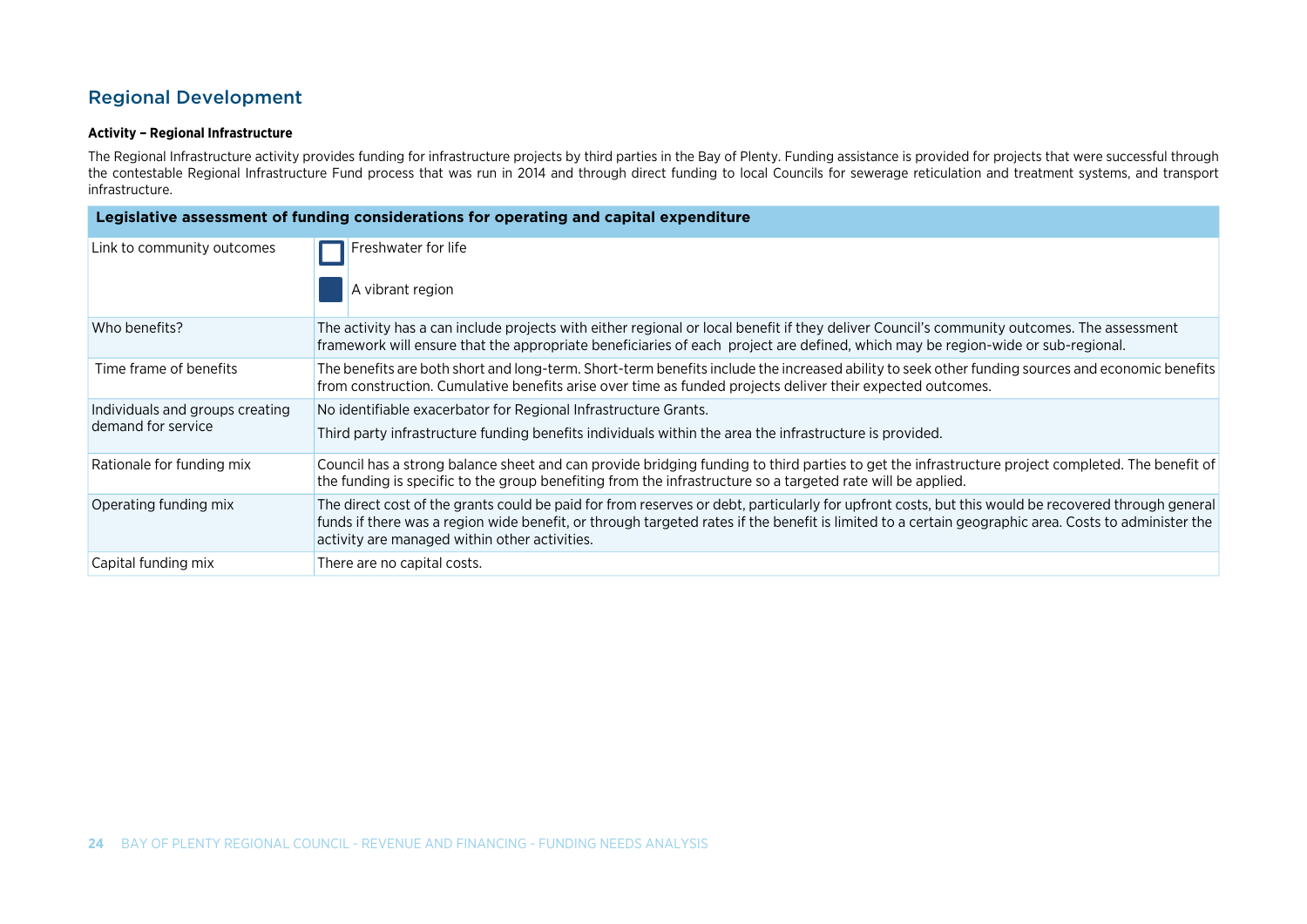#### **Activity – Regional Economic Development**

The Regional Economic Development activity provides leadership, facilitation and support across the region for economic development. The focus of this programme is our economic development strategy, Bay of Connections. The activity works with industry, local and central government and other key stakeholders across the region and the country to implement the portfolio of sector strategies, including the Regional Growth Programme, in partnership with central government. There are currently 13 key industry areas, and we work with additional industry sectors as the need arises.

| Legislative assessment of funding considerations for operating and capital expenditure |                                                                                                                                                                                                                            |  |
|----------------------------------------------------------------------------------------|----------------------------------------------------------------------------------------------------------------------------------------------------------------------------------------------------------------------------|--|
| Link to community outcomes                                                             | A vibrant region                                                                                                                                                                                                           |  |
| Who benefits?                                                                          | The activity provides benefits across the region by coordinating sustainable development actions regionally. It also provides national benefits<br>by increasing the Bay of Plenty's contribution to the national economy. |  |
| Time frame of benefits                                                                 | The benefits are both short and long-term. The activity is provided on a continuous basis. Cumulative benefits arise over time as economic<br>well-being improves.                                                         |  |
| Individuals and groups creating<br>demand for service                                  | No identifiable exacerbator.                                                                                                                                                                                               |  |
| Rationale for funding mix                                                              | While it may be desirable for transparency reasons to fund the activity separately through an equal charge across the region, the size of the<br>activity does not warrant separate funding.                               |  |
| Operating funding mix                                                                  | 100 percent general funds.<br>General funds are used as economic development in the region provides a benefit proportionate to existing wealth, where property value is used<br>as a proxy for wealth.                     |  |
| Capital funding mix                                                                    | There are no significant capital costs.                                                                                                                                                                                    |  |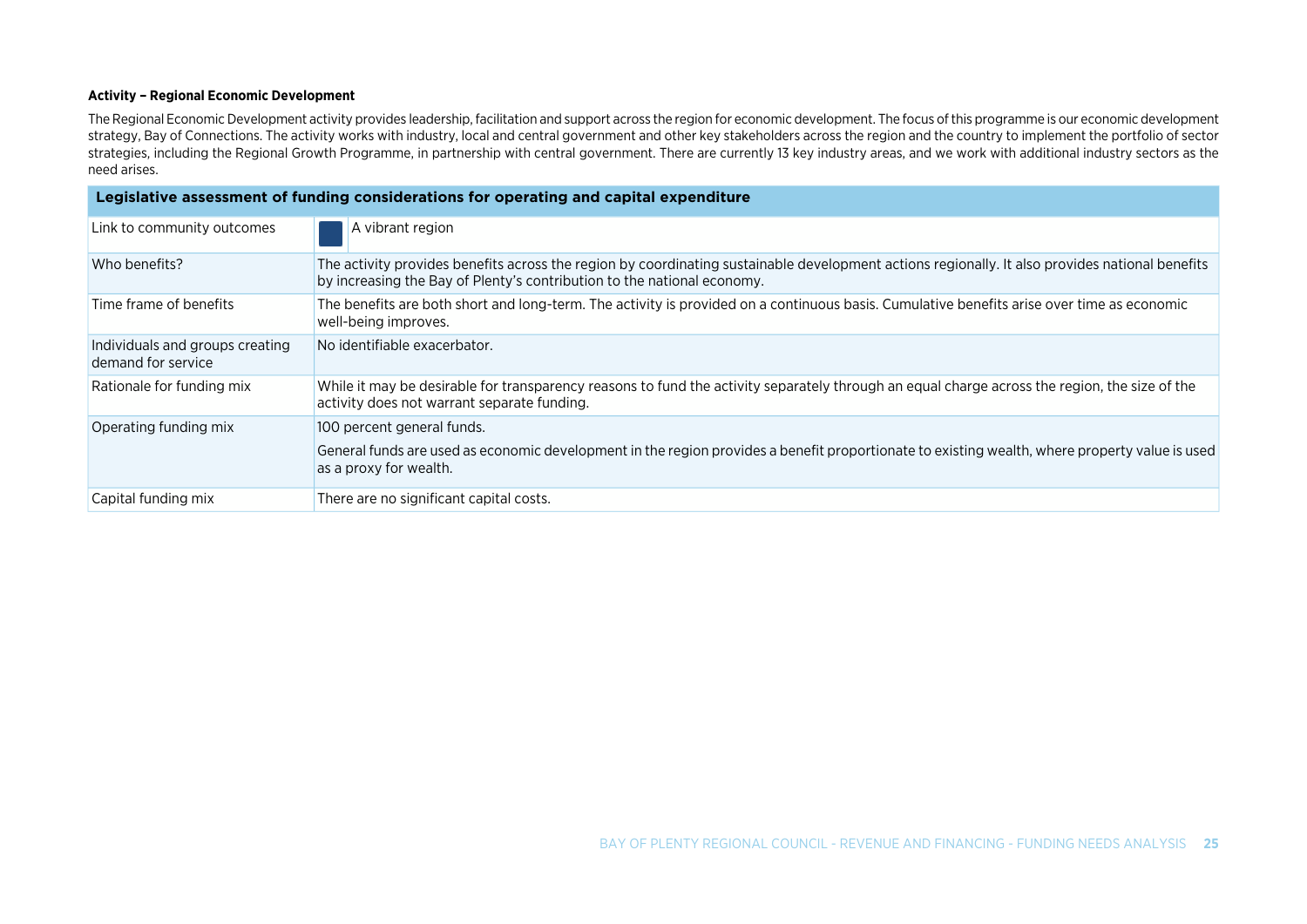#### **Activity – Regional Parks**

The Regional Parks activity provides ownership and management of Regional Parks; currently Pāpāmoa Hills Regional Park and Onekawa Te Māwhai Regional Park, for cultural heritage protection and recreation purposes.

| Legislative assessment of funding considerations for operating and capital expenditure |                                                                                                                                                                                                                                                             |  |
|----------------------------------------------------------------------------------------|-------------------------------------------------------------------------------------------------------------------------------------------------------------------------------------------------------------------------------------------------------------|--|
| Link to community outcomes                                                             | A healthy environment                                                                                                                                                                                                                                       |  |
|                                                                                        | Freshwater for life                                                                                                                                                                                                                                         |  |
|                                                                                        | A vibrant region                                                                                                                                                                                                                                            |  |
| Who benefits?                                                                          | This activity provides benefits across the region. Visitors to the region also benefit from being able to enjoy and use the regional parks.                                                                                                                 |  |
| Time frame of benefits                                                                 | The benefits of current expenditure are both short and long-term. Short-term benefits arise from the current park operation, and long-term<br>benefits arise because assets are available for present and future generations.                               |  |
| Individuals and groups creating<br>demand for service                                  | The demand for this service is considered to be community-wide, with no one particular group or organisation creating the demand.                                                                                                                           |  |
| Rationale for funding mix                                                              | The evenly spread nature of the benefits from this activity across the region mean that the costs should be evenly distributed across the region's  <br>population. The funding tool that most closely approximates this is a UAGC on individual dwellings. |  |
| Operating funding mix                                                                  | 80-100 percent general funds, 0-20 percent user fees and charges.                                                                                                                                                                                           |  |
|                                                                                        | Benefits are evenly spread across the region's population. General funds are the best available proxy for benefit to all people in the region.                                                                                                              |  |
| Capital funding mix                                                                    | Capital is funded through loans, or the asset replacement reserve, through the cash surplus created by depreciation.                                                                                                                                        |  |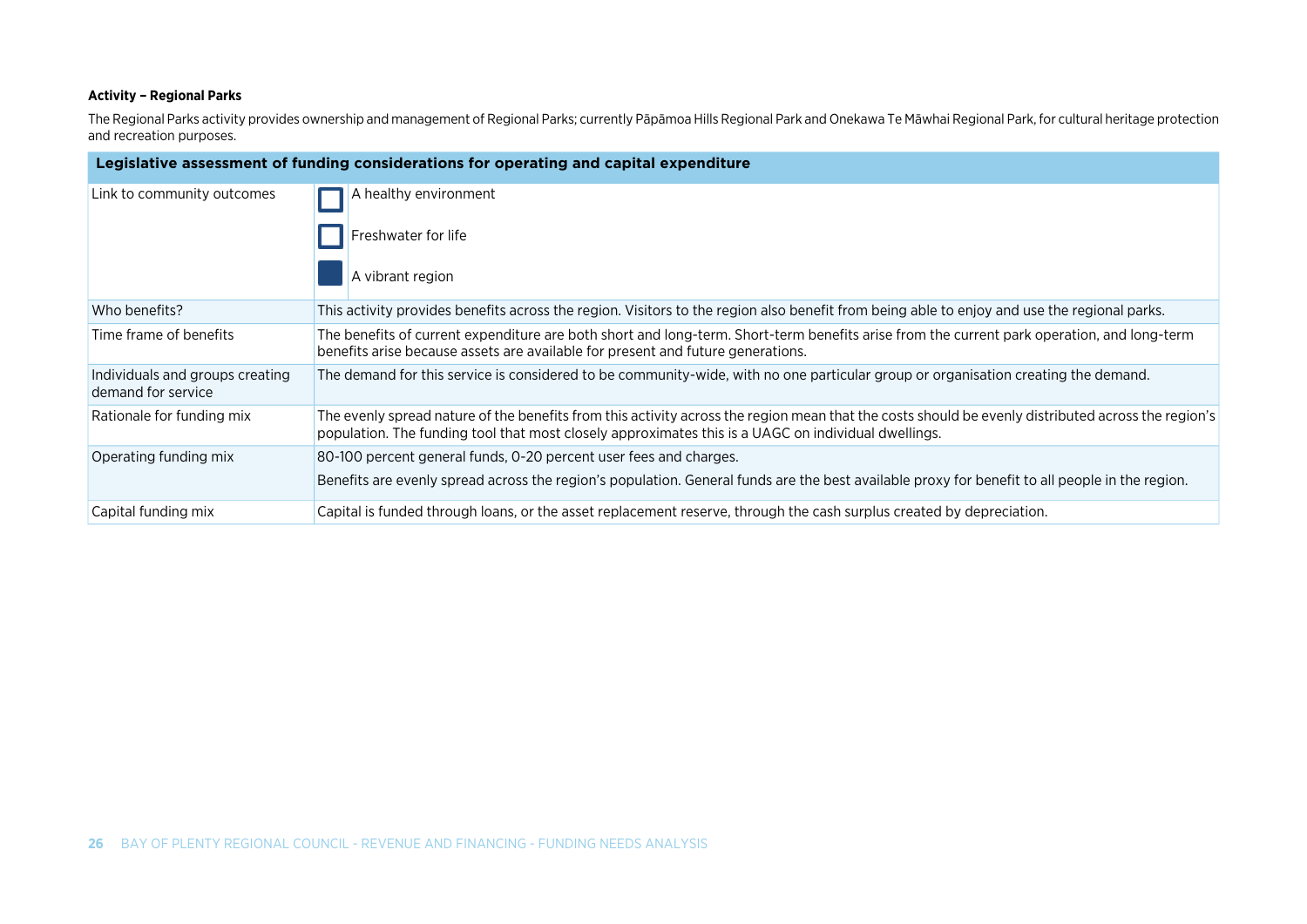### Regional Planning and Engagement

#### **Activity – Regional Planning**

The Regional Planning activity provides the Council with planning and policy advice. It includes development of strategies, policies and plans to identify how the natural and physical resources in the region are to be managed. This activity sets the Bay of Plenty Regional Council's strategic direction.

| Legislative assessment of funding considerations for operating and capital expenditure |                                                                                                                                                                                                                                                                          |  |
|----------------------------------------------------------------------------------------|--------------------------------------------------------------------------------------------------------------------------------------------------------------------------------------------------------------------------------------------------------------------------|--|
| Link to community outcomes                                                             | A healthy environment                                                                                                                                                                                                                                                    |  |
|                                                                                        | Freshwater for life                                                                                                                                                                                                                                                      |  |
|                                                                                        | Safe and resilient communities                                                                                                                                                                                                                                           |  |
|                                                                                        | A vibrant region                                                                                                                                                                                                                                                         |  |
| Who benefits?                                                                          | Benefits are distributed evenly across the regional community. All members of the regional community can access the same information and<br>contribute to the Council's strategic direction on resource management matters.                                              |  |
| Time frame of benefits                                                                 | The benefits are short-term. The Council's statutory policy is regularly reviewed as new information comes to hand or when required by legislation.                                                                                                                      |  |
| Individuals and groups creating<br>demand for service                                  | Where the sustainable management of natural resources are put at risk, there is need for planning responses. Council also has a statutory<br>responsibility under the Resource Management Act to sustainably manage natural resources.                                   |  |
| Rationale for funding mix                                                              | The evenly spread nature of the benefits from this sub-activity across the region mean that the activity's costs should be evenly distributed<br>across the region's population. The funding tool that most closely approximates this is a UAGC on individual dwellings. |  |
| Operating funding mix                                                                  | 100 percent general funds.                                                                                                                                                                                                                                               |  |
|                                                                                        | Benefits are evenly spread across the region's population. General funds are the best available proxy for benefit to all people in the region.                                                                                                                           |  |
| Capital funding mix                                                                    | There are no significant capital costs.                                                                                                                                                                                                                                  |  |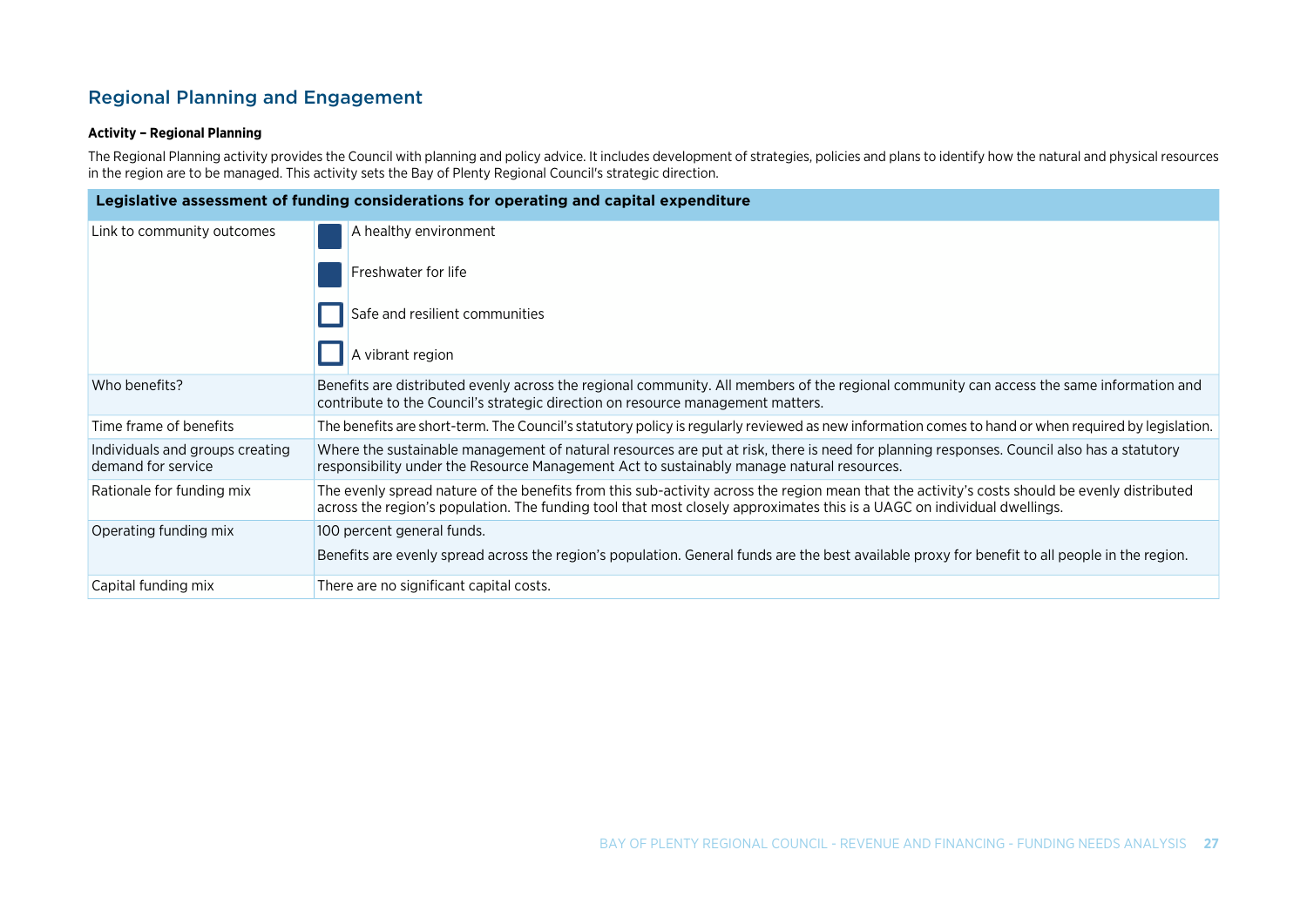#### **Activity – Māori Policy**

The Māori Policy activity provides strategic advice, support and leadership on Māori relationship management, engagement and policy, to ensure we meet our statutory responsibilities to Māori in the region. We have some 37 iwi entities, over 260 hapū and 224 marae. There are approximately 1,800 management structures covering over 5,000 Māori land blocks. As of 2017, there are 17 comprehensive Treaty claims settled and several more in progress. Also included is the He Toka Tumoana Scholarship has been created to commemorate the late Councillor Awanuiarangi Black. It assists students by providing financial support for education, activities, research and/or projects.

| Legislative assessment of funding considerations for operating and capital expenditure |                                                                                                                                                                                                                                                           |  |
|----------------------------------------------------------------------------------------|-----------------------------------------------------------------------------------------------------------------------------------------------------------------------------------------------------------------------------------------------------------|--|
| Link to community outcomes                                                             | A healthy environment<br>Freshwater for life                                                                                                                                                                                                              |  |
| Who benefits?                                                                          | The Māori Policy activity benefits the regional community by ensuring that Māori are effectively engaged in decision making to meet our statutory<br>obligations.                                                                                         |  |
| Time frame of benefits                                                                 | The benefits are region-wide, both immediate and into the future. This activity is provided continuously.                                                                                                                                                 |  |
| Individuals and groups creating<br>demand for service                                  | Demand for this activity has come from Māori as they seek to be more actively involved in the Council's decision making.                                                                                                                                  |  |
| Rationale for funding mix                                                              | The evenly spread nature of the benefits from this activity across the region mean that the costs should be evenly distributed across the region's<br>population. The funding tool that most closely approximates this is a UAGC on individual dwellings. |  |
|                                                                                        | There are no particular costs or benefits for separate funding of this activity. Each is separately reported and budgeted for reasons of transparency<br>and accountability.                                                                              |  |
| Operating funding mix                                                                  | 100 percent general funds.                                                                                                                                                                                                                                |  |
|                                                                                        | Benefits are evenly spread across the region's population. General funds are the best available proxy for benefit to all people in the region.                                                                                                            |  |
| Capital funding mix                                                                    | There are no capital costs.                                                                                                                                                                                                                               |  |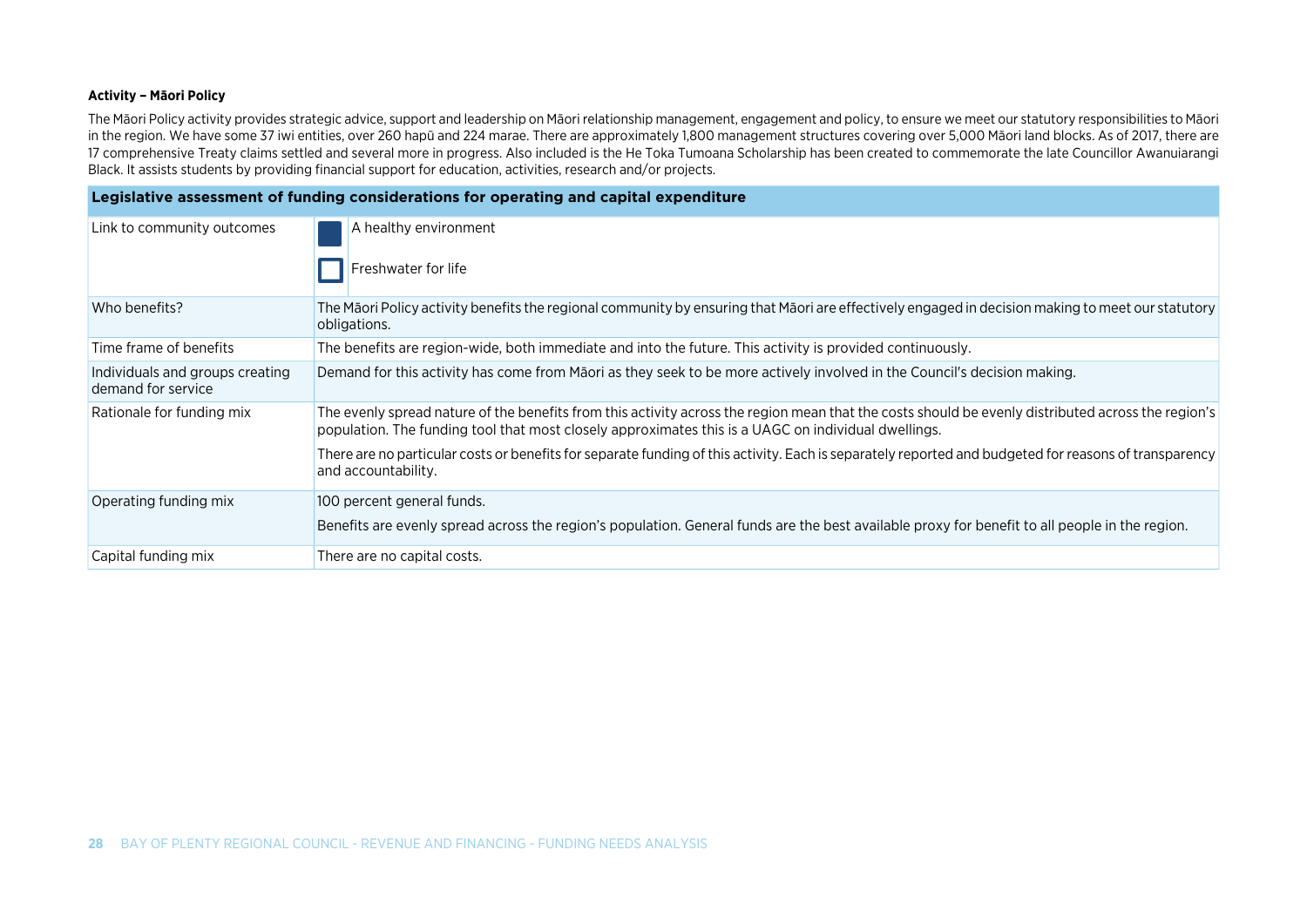#### **Activity – Geothermal**

The Geothermal activity provides co-ordination of the geothermal programme and the development of a second generation Geothermal Planning framework under the Resource Management Act (RMA). The Regional Policy Statement requires development of System Management Plans (SMPs) for Tauranga and Rotorua systems, and development of broader regional plan provisions to clarify the status of several systems. These SMPs will provide the basis for plan changes to the Regional Water and Land Plan, which are needed to enhance our ability to sustainably manage the region's geothermal resource.

| Legislative assessment of funding considerations for operating and capital expenditure |                                                                                                                                                                         |  |
|----------------------------------------------------------------------------------------|-------------------------------------------------------------------------------------------------------------------------------------------------------------------------|--|
| Link to community outcomes                                                             | A healthy environment                                                                                                                                                   |  |
| Who benefits?                                                                          | The benefits are region wide, both immediate and into the future. There is some private benefit to individual geothermal users.                                         |  |
| Time frame of benefits                                                                 | The benefits are both short and long-term and the activity is provided continuously. Cumulative benefits also accrue as environmental well-being<br>improves over time. |  |
| Individuals and groups creating<br>demand for service                                  | Exacerbators include those individuals or groups of individuals who act in ways that are incompatible with sustainable management of our<br>geothermal resources.       |  |
| Rationale for funding mix                                                              | Benefits distributed evenly over regional community.                                                                                                                    |  |
| Operating funding mix                                                                  | 100 percent general funds.                                                                                                                                              |  |
|                                                                                        | Value basis is used to reflect the protection and preservation of property.                                                                                             |  |
| Capital funding mix                                                                    | There are no capital costs.                                                                                                                                             |  |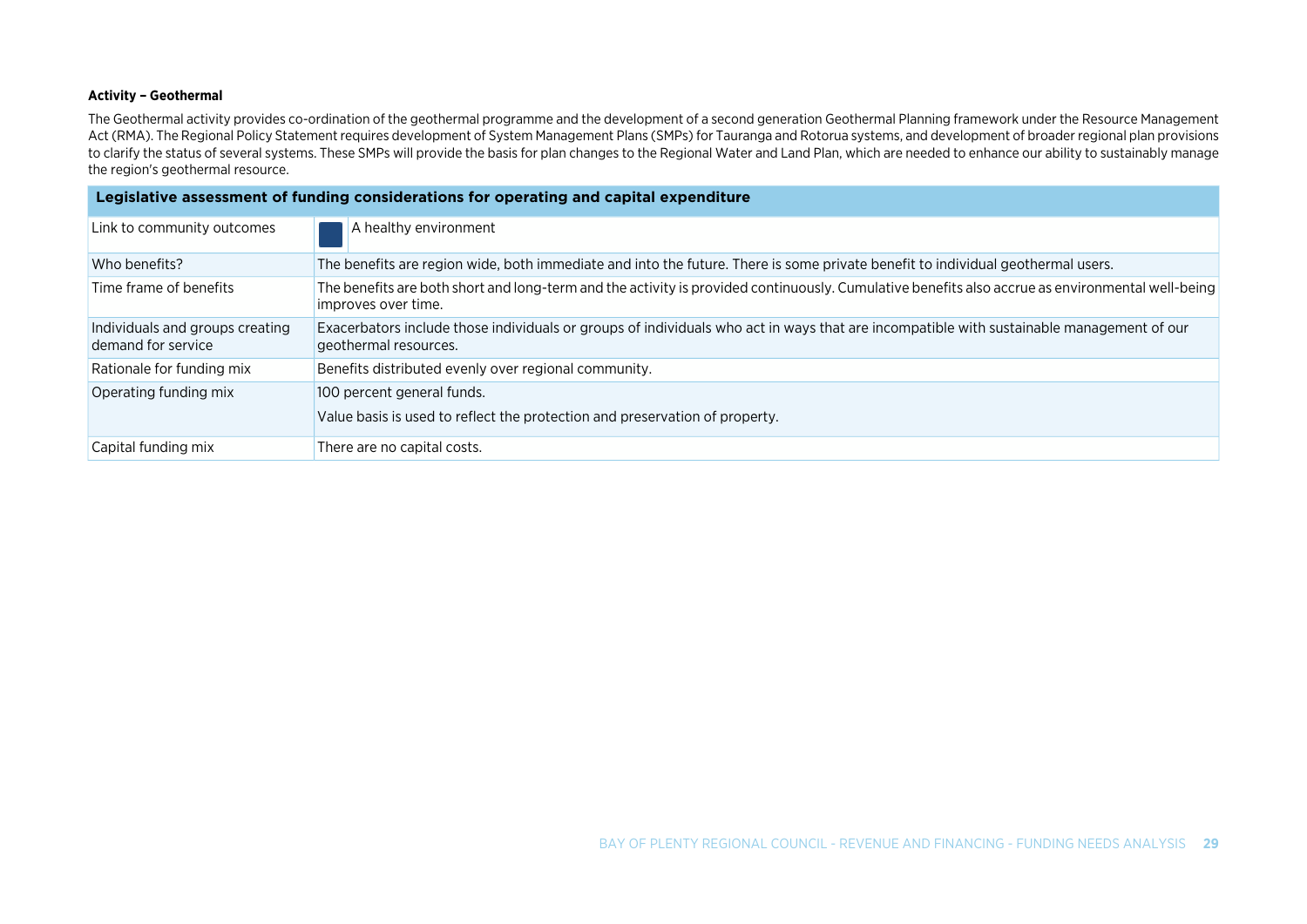#### **Activity – Community Engagement**

The Community Engagement activity leads planning, facilitation and advice support across the Council, advising on legislative procedure requirements. Community engagement through specific programmes builds awareness, involvement, engagement and education to help achieve Council's objectives across the community, inclusive of all ages and sectors. A key focus for the activity is the water programme, working across the wider community.

The activity manages the Community Fund which includes the Environmental Enhancement Fund (EEF) and the Community Initiatives funding (CIF). EEF provides seed funding for community groups to improve the environment, raise environmental awareness and use the enthusiasm and skills of the community. The EEF programme also includes the He Mātāpuna Akoranga ā Hāwea Vercoe – Hāwea Vercoe Commemoration Fund, which has been set up to provide seed funding to Bay of Plenty Kura Kaupapa Māori, Kohanga Reo and bilingual schools for projects that achieve environmental outcomes.

| Legislative assessment of funding considerations for operating and capital expenditure |                                                                                                                                                                                                                                                                                                                                                                                                                                                                   |  |
|----------------------------------------------------------------------------------------|-------------------------------------------------------------------------------------------------------------------------------------------------------------------------------------------------------------------------------------------------------------------------------------------------------------------------------------------------------------------------------------------------------------------------------------------------------------------|--|
| Link to community outcomes                                                             | A healthy environment                                                                                                                                                                                                                                                                                                                                                                                                                                             |  |
|                                                                                        | Freshwater for life                                                                                                                                                                                                                                                                                                                                                                                                                                               |  |
|                                                                                        | A vibrant region                                                                                                                                                                                                                                                                                                                                                                                                                                                  |  |
| Who benefits?                                                                          | This activity supports and advises Councillors and staff within the Regional Council and works alongside the region's seven territorial authorities,<br>Māori, community members, young people in families and schools. Businesses, community groups, schools and individuals from across the region<br>all benefit from this activity. EEF activities benefits community groups, residents, schools and other stakeholders throughout the region.                |  |
| Time frame of benefits                                                                 | Although EEF and CIF projects are often completed within relatively short time-frames (typically within a 12 month cycle) with immediate benefits<br>for the environment and community, there are often additional benefits to the environment and community as the project becomes more<br>established as a result of the seed funding. Much of the work undertaken is in a support role with benefits that can take a significant amount of<br>time to realise. |  |
| Individuals and groups creating<br>demand for service                                  | The demand for this service is considered to be community-wide, with no one particular group or organisation creating the demand. Individuals<br>and community groups seeking funding and support for community projects have driven the demand for this activity.                                                                                                                                                                                                |  |
| Rationale for funding mix                                                              | The evenly spread nature of the benefits from this activity across the region mean that the costs should be evenly distributed across the region's<br>population. The funding tool that most closely approximates this is a UAGC on individual dwellings.                                                                                                                                                                                                         |  |
| Operating funding mix                                                                  | The Community Engagement activity is primarily funded through general rates. However, a portion may be collected via a targeted rate to<br>support funding of charitable safety and rescue services. Benefits are evenly spread across the region's population.                                                                                                                                                                                                   |  |
| Capital funding mix                                                                    | There are no significant capital costs.                                                                                                                                                                                                                                                                                                                                                                                                                           |  |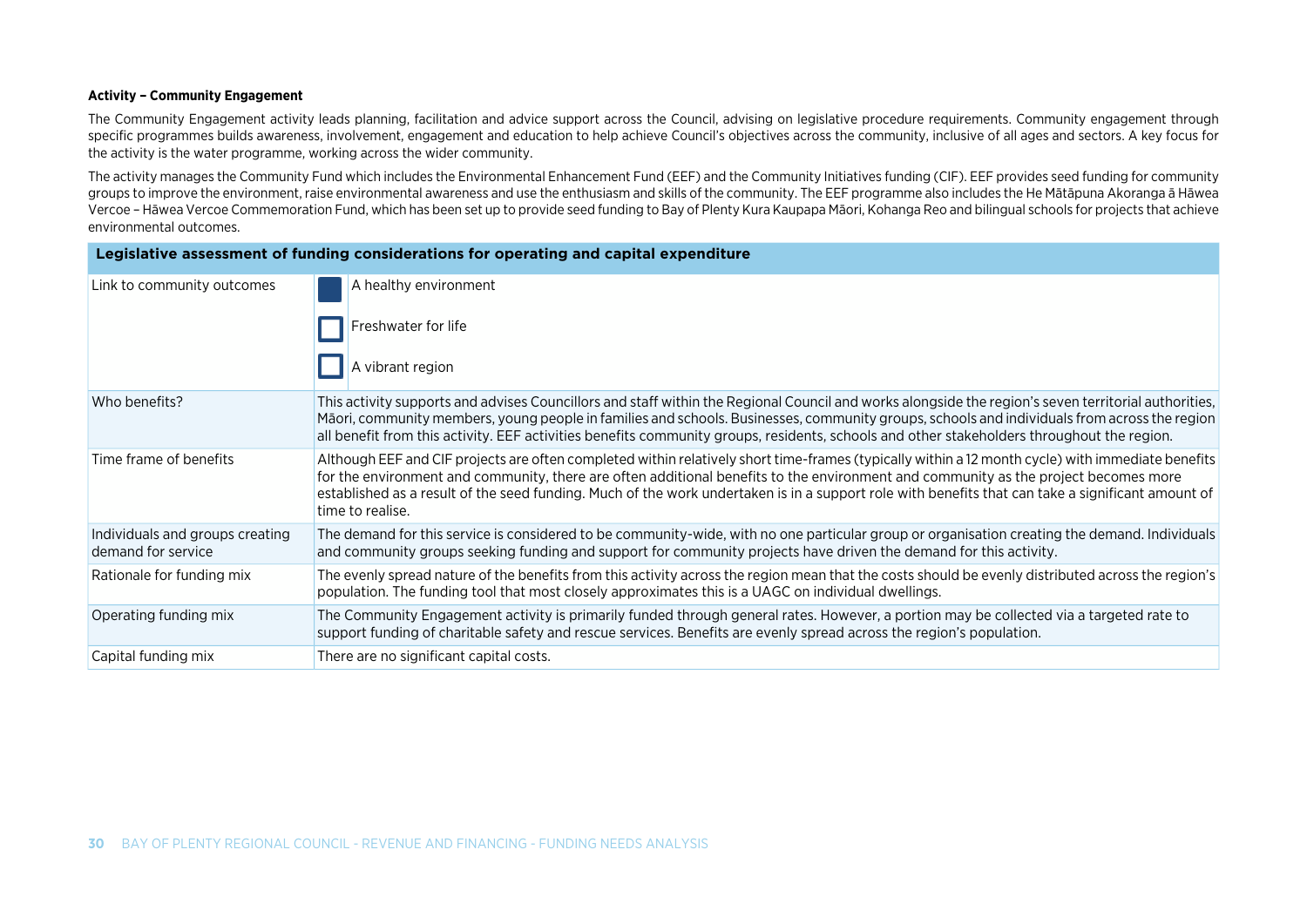#### **Activity – Governance Services**

The Governance Services activity supports the democratic structure and processes of the Council. The activity assists the Council in decision-making processes and supports elected members in providing good governance in an open and transparent manner. Governance Services are responsible for the representation structure, the administration of the triennial elections, elected members' remuneration and expenses and ensuring Council, committee and co-governance meetings comply with legislative requirements. Costs associated with the Chief Executive's office are included in the Governance activity.

| Legislative assessment of funding considerations for operating and capital expenditure |                                                                                                                                                                                                                                                                                         |  |
|----------------------------------------------------------------------------------------|-----------------------------------------------------------------------------------------------------------------------------------------------------------------------------------------------------------------------------------------------------------------------------------------|--|
| Link to community outcomes                                                             | A vibrant region                                                                                                                                                                                                                                                                        |  |
| Who benefits?                                                                          | Benefits are distributed evenly across the regional community. The elected members of Bay of Plenty Regional Council represent all members<br>of the region's community.                                                                                                                |  |
| Time frame of benefits                                                                 | The benefits are short-term. Governance Services are provided continuously.                                                                                                                                                                                                             |  |
| Individuals and groups creating<br>demand for service                                  | While lobby groups could be considered exacerbators, it is not practical to determine the extent to which these groups increase the cost of<br>governance.                                                                                                                              |  |
| Rationale for funding mix                                                              | The evenly spread nature of the benefits from this activity across the region mean that the costs should be evenly distributed across the region's<br>population. The funding tool that most closely approximates this even spreading of costs would be a UAGC on individual dwellings. |  |
| Operating funding mix                                                                  | 100 percent general funds.                                                                                                                                                                                                                                                              |  |
|                                                                                        | Benefits are evenly spread across the region's population. General funds are the best available proxy for benefit to all people in the region.                                                                                                                                          |  |
| Capital funding mix                                                                    | There are no significant capital costs.                                                                                                                                                                                                                                                 |  |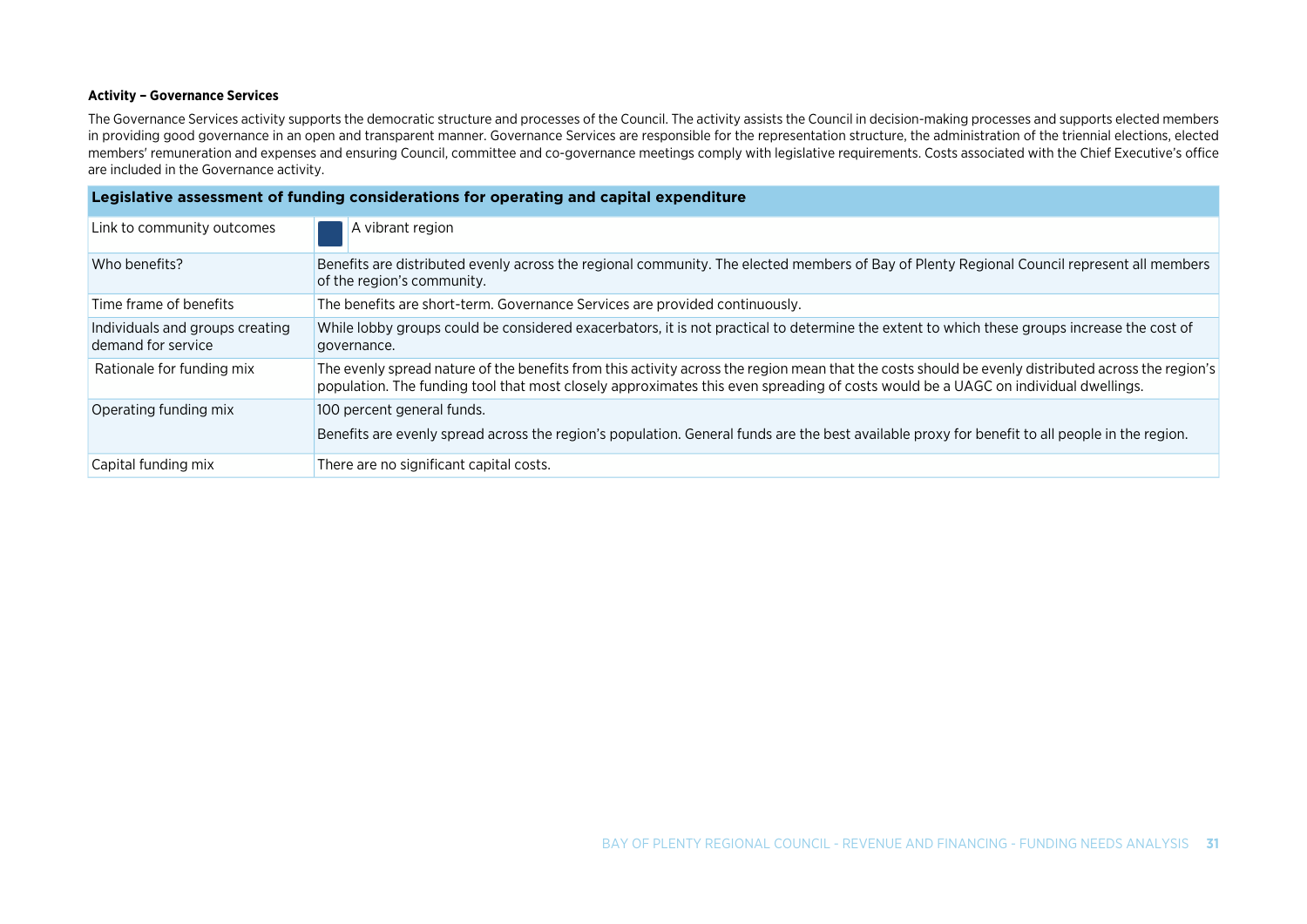### Emergency Management

#### **Activity – Emergency Management**

The Emergency Management activity provides Civil Defence Emergency Management (CDEM) services to the Council, as well as regional emergency management leadership.

Along with all Councils in the region, Bay of Plenty Regional Council is a member of the Bay of Plenty Civil Defence Emergency Management Group and the administering authority for the Group. This Group establishes and maintains arrangements that ensure co-ordination and communication happens, and that support is available when it's needed.

Alongside the CDEM Group, Emergency Management Bay of Plenty is a shared service arrangement between Councils in the region which delivers some CDEM activities and works with our communities to increase understanding and awareness of our hazard-scape.

| Legislative assessment of funding considerations for operating and capital expenditure |                                                                                                                                                                                                                                                                                                                                                                                                                                                                                  |  |
|----------------------------------------------------------------------------------------|----------------------------------------------------------------------------------------------------------------------------------------------------------------------------------------------------------------------------------------------------------------------------------------------------------------------------------------------------------------------------------------------------------------------------------------------------------------------------------|--|
| Link to community outcomes                                                             | Safe and resilient communities                                                                                                                                                                                                                                                                                                                                                                                                                                                   |  |
| Who benefits?                                                                          | This activity provides benefits to all people and property owners in the region, as emergencies can occur anywhere in the region. It enables<br>co-ordinated planning and response to regional civil defence emergencies, which can occur at any location at any time. There is also national<br>benefit arising from protection of nationally significant infrastructure.                                                                                                       |  |
| Time frame of benefits                                                                 | The benefits of current expenditure are short-term in nature. Civil Defence Emergency Management is provided on a continuous basis. The CDEM<br>Group needs the ability to prepare for and respond to emergency events now and in the future.                                                                                                                                                                                                                                    |  |
| Individuals and groups creating<br>demand for service                                  | The demand for the CDEM Group's service is considered to be community-wide, with no one particular group or organisation creating the demand.<br>Emergency Management BOP's services are provide as requested by territorial authorities.                                                                                                                                                                                                                                        |  |
| Rationale for funding mix                                                              | The CDEM Group provides benefits that are distributed evenly across the regional community.<br>Regional Council funding of Civil Defence Emergency Management is a statutory requirement and is matched by territorial authorities in the<br>region based on the CDEM Group Plan.<br>Emergency Management BOP assists with services requested by territorial authorities in the region. They enable co-ordinated planning and<br>response to regional civil defence emergencies. |  |
| Operating funding mix                                                                  | Bay of Plenty Civil Defence Emergency Management Group:<br>100 percent targeted rates<br>Emergency Management Bay of Plenty:<br>40-60 percent targeted rate; 40-60 percent grants and subsidies<br>Lifelines:<br>100% other revenue<br>A separate differential targeted rate is applied to each rating per territorial authority location to fund this activity to make it clear to ratepayers<br>how much they are contributing for this activity.                              |  |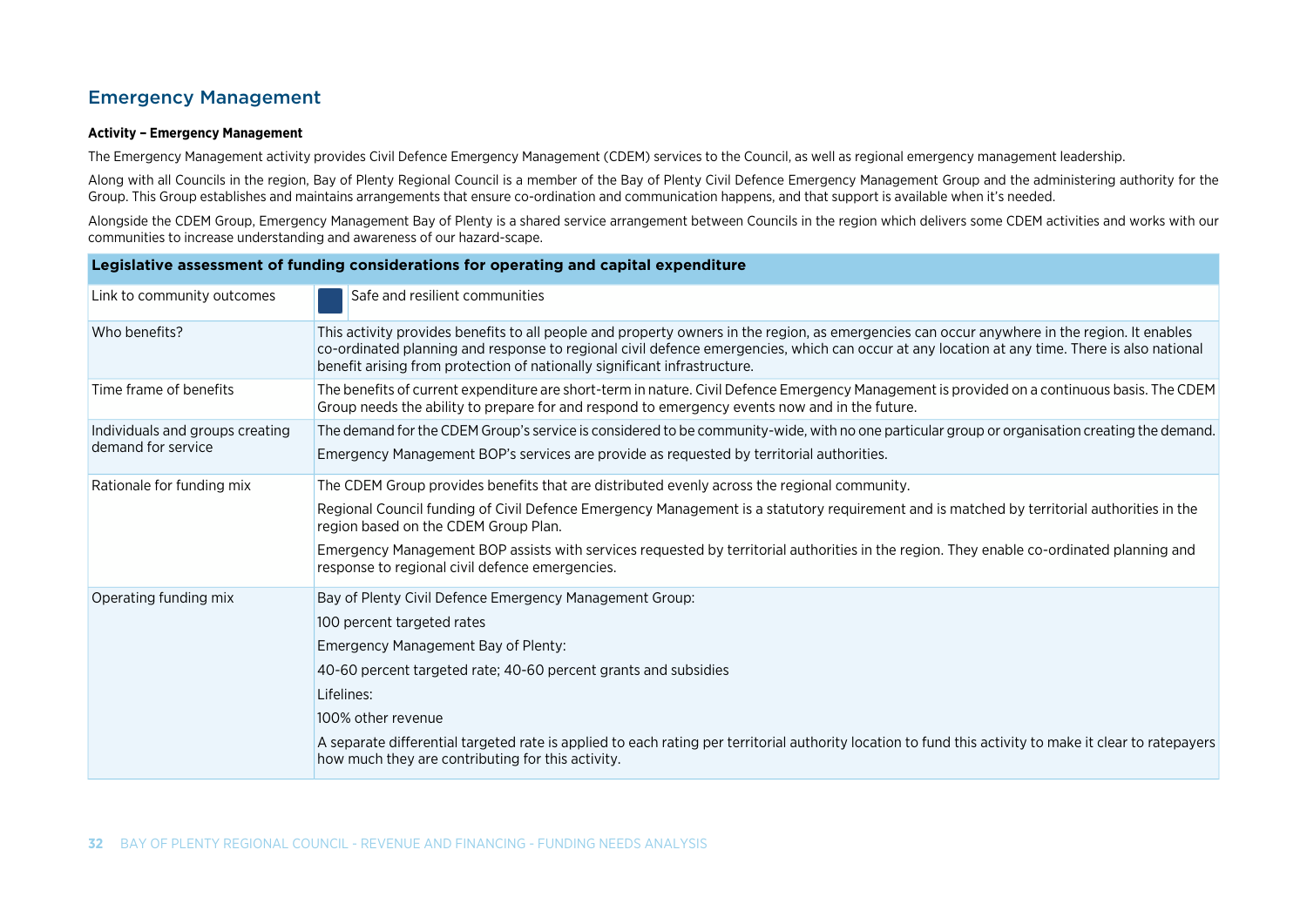| Legislative assessment of funding considerations for operating and capital expenditure |  |  |  |
|----------------------------------------------------------------------------------------|--|--|--|
|                                                                                        |  |  |  |

Capital funding mix Capital is funded through loans, or the asset replacement reserve, through the cash surplus created by depreciation.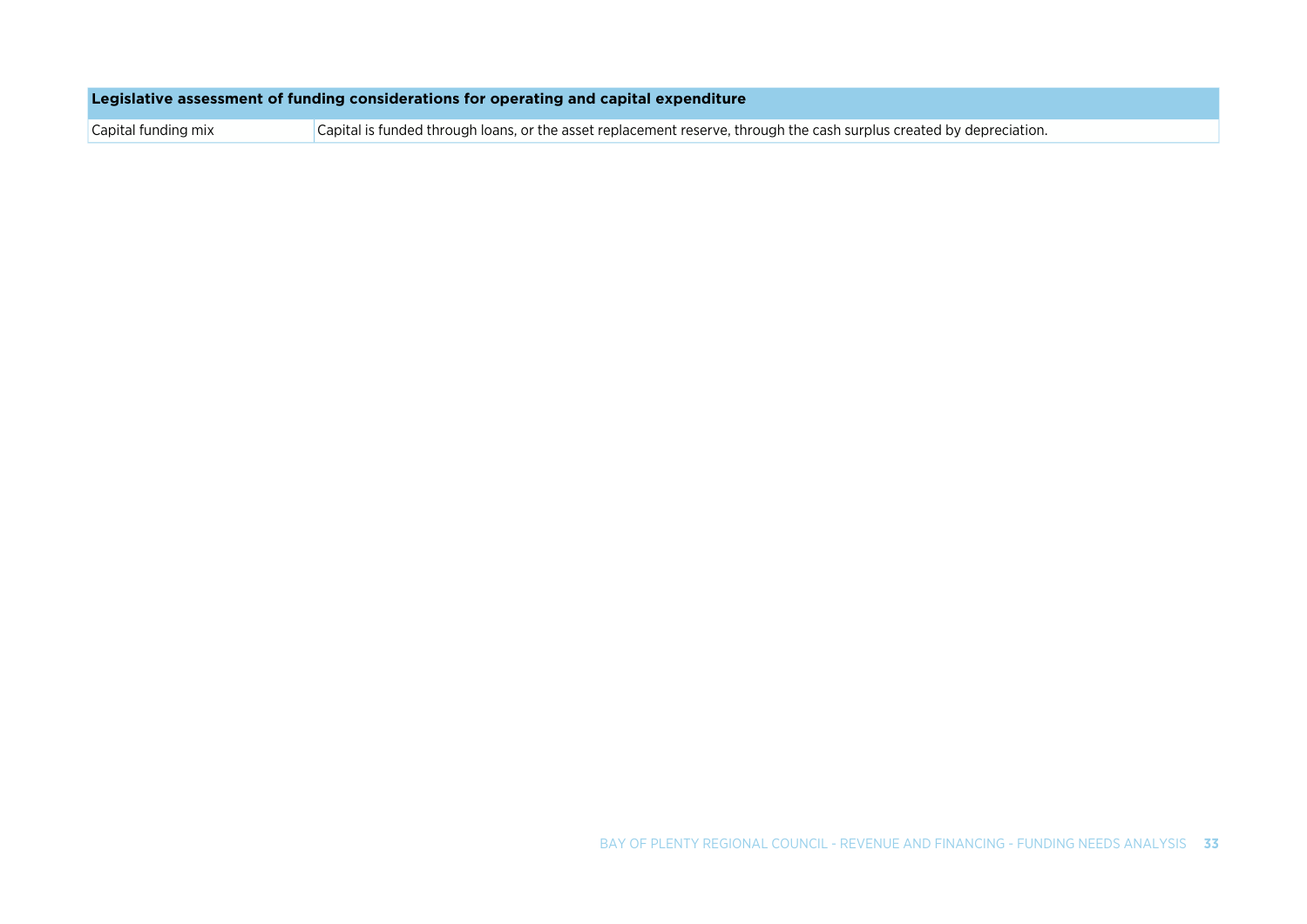### Technical Services

#### **Activity – Geospatial**

The Geospatial activity provides maps, other visual aids, mapping applications and data analysis to support decision making and aid in understanding issues facing our community. The activity supports Council to perform its regulatory function across a number of activities including: Integrated Catchment Management, Civil Defence and Emergency Management, Community Engagement, Regional Flood Risk Coordination, Regulatory Compliance and various planning activities.

| Legislative assessment of funding considerations for operating and capital expenditure |                                                                                                                                                                                                                         |  |
|----------------------------------------------------------------------------------------|-------------------------------------------------------------------------------------------------------------------------------------------------------------------------------------------------------------------------|--|
| Link to community outcomes                                                             | A healthy environment                                                                                                                                                                                                   |  |
|                                                                                        | Freshwater for life                                                                                                                                                                                                     |  |
|                                                                                        | Safe and resilient communities                                                                                                                                                                                          |  |
|                                                                                        | A vibrant region                                                                                                                                                                                                        |  |
| Who benefits?                                                                          | The activity provides region-wide benefits by providing mapping services throughout the region.                                                                                                                         |  |
| Time frame of benefits                                                                 | The benefits are both short and long-term as the activity is provided continuously.                                                                                                                                     |  |
| Individuals and groups creating<br>demand for service                                  | The demand for this service is considered to be community-wide, with no one particular group or organisation creating the demand.                                                                                       |  |
| Rationale for funding mix                                                              | The activity provides region-wide benefits in both short and long-term. Regional benefits are from mapping services on historical and new<br>development areas. Solutions often cross territorial authority boundaries. |  |
| Operating funding mix                                                                  | 100 percent general funds.                                                                                                                                                                                              |  |
|                                                                                        | Benefits are spread across the region's population. General funds are the best available proxy for benefit to all people in the region.                                                                                 |  |
| Capital funding mix                                                                    | Capital is funded through loans, or the asset replacement reserve, through the cash surplus created by depreciation.                                                                                                    |  |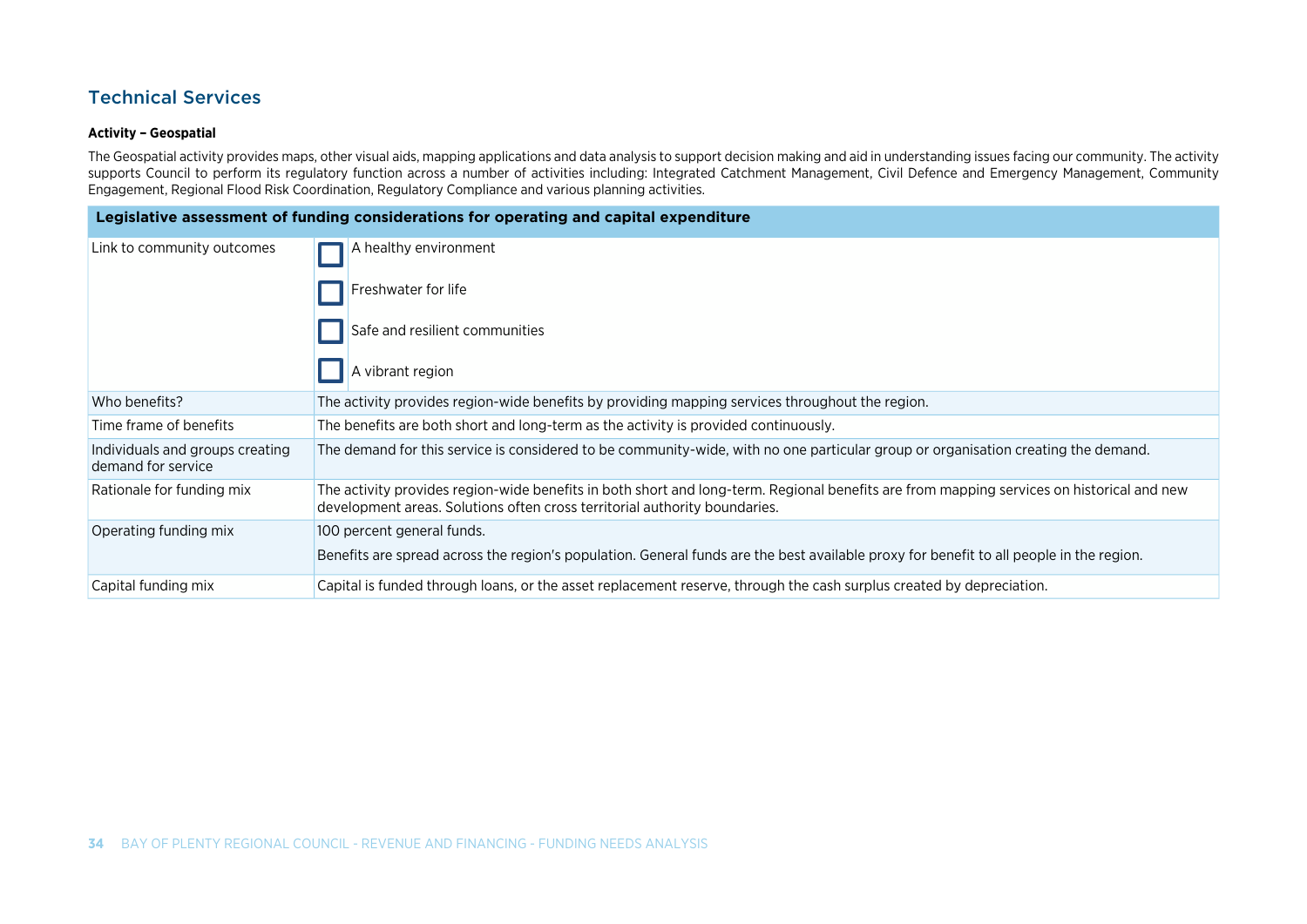#### **Activity – Engineering**

The Engineering activity provides technical advice and support across Council, ensuring that Council assets are well planned and designed and development is undertaken in a manner that does not create unnecessary risk or adverse effects. The activity is responsible for maintaining and updating asset management plans and the Council's infrastructure strategy.

| Legislative assessment of funding considerations for operating and capital expenditure |                                                                                                                                                                      |  |
|----------------------------------------------------------------------------------------|----------------------------------------------------------------------------------------------------------------------------------------------------------------------|--|
| Link to community outcomes                                                             | A healthy environment                                                                                                                                                |  |
|                                                                                        | Freshwater for life                                                                                                                                                  |  |
|                                                                                        | Safe and resilient communities                                                                                                                                       |  |
|                                                                                        | A vibrant region                                                                                                                                                     |  |
| Who benefits?                                                                          | The activity provides region-wide benefits by providing advice on integrated catchment management throughout the region.                                             |  |
| Time frame of benefits                                                                 | The benefits are both short and long-term. The activity is provided continuously.                                                                                    |  |
|                                                                                        | Regional benefits by providing advice on natural hazard mitigation to existing and new development areas. Solutions often cross territorial<br>authority boundaries. |  |
| Individuals and groups creating<br>demand for service                                  | The impact of on-going and intensive land development is the most significant contributor to the need for the activity.                                              |  |
| Rationale for funding mix                                                              | The activity provides region-wide benefits by providing advice on integrated catchment management throughout the region.                                             |  |
| Operating funding mix                                                                  | 100 percent general funds.                                                                                                                                           |  |
|                                                                                        | The benefits are both short- and long-term. The activity is provided continuously.                                                                                   |  |
|                                                                                        | Regional benefits by providing advice on natural hazard mitigation to existing and new development areas. Solutions often cross territorial<br>authority boundaries. |  |
| Capital funding mix                                                                    | There are no significant capital costs.                                                                                                                              |  |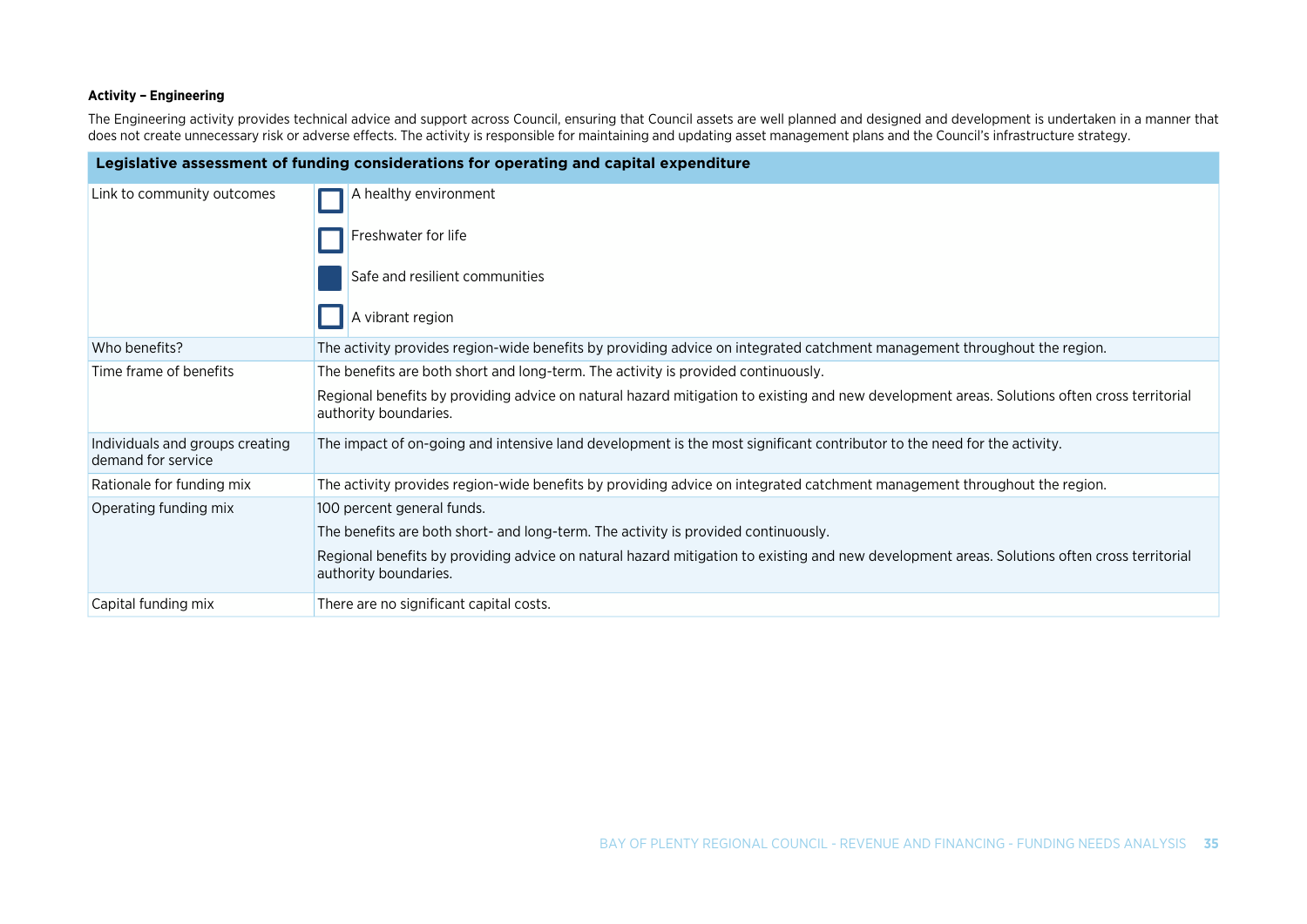#### **Activity – Data Services**

The Data Services activity supports Council activities through the collection, analysis and monitoring of a range of natural resources data in the Bay of Plenty. These data enable Council to meet the increasing standards, data management and reporting requirements arising from new legislation, particularly the National Policy Statement for Freshwater and the National Objectives Framework. The activity facilitates assessment of the region's performance against such national guidelines and standards, as well as the efficiency and effectiveness of our Regional Policy Statement and regional plans.

| Legislative assessment of funding considerations for operating and capital expenditure |                                                                                                                                                                                                                                                                                                                                                                                                                                                                                                                                                                                                                                                                                                                                                    |  |
|----------------------------------------------------------------------------------------|----------------------------------------------------------------------------------------------------------------------------------------------------------------------------------------------------------------------------------------------------------------------------------------------------------------------------------------------------------------------------------------------------------------------------------------------------------------------------------------------------------------------------------------------------------------------------------------------------------------------------------------------------------------------------------------------------------------------------------------------------|--|
| Link to community outcomes                                                             | A healthy environment                                                                                                                                                                                                                                                                                                                                                                                                                                                                                                                                                                                                                                                                                                                              |  |
|                                                                                        | Freshwater for life                                                                                                                                                                                                                                                                                                                                                                                                                                                                                                                                                                                                                                                                                                                                |  |
|                                                                                        | Safe and resilient communities                                                                                                                                                                                                                                                                                                                                                                                                                                                                                                                                                                                                                                                                                                                     |  |
| Who benefits?                                                                          | The benefits of Data Services activity are distributed across the regional community, with landowners potentially receiving the largest benefit<br>from the monitoring of environmental issues.                                                                                                                                                                                                                                                                                                                                                                                                                                                                                                                                                    |  |
| Time frame of benefits                                                                 | The benefits are both short and long-term as the activity is provided continuously.                                                                                                                                                                                                                                                                                                                                                                                                                                                                                                                                                                                                                                                                |  |
| Individuals and groups creating                                                        | The demand for this service is considered to be community-wide, with no one particular group or organisation creating the overall demand.                                                                                                                                                                                                                                                                                                                                                                                                                                                                                                                                                                                                          |  |
| demand for service                                                                     | Identified exacerbators include consent holders for individuals, industries and businesses, and previous landowners who have contaminated<br>land.                                                                                                                                                                                                                                                                                                                                                                                                                                                                                                                                                                                                 |  |
| Rationale for funding mix                                                              | The activity provides region-wide benefits in both the short and long-term. Regional benefits are from monitoring environmental issues in existing<br>and new development areas. Solutions often cross territorial authority boundaries. Monitoring benefits consent holders as well as the general<br>public. The most effective funding method is therefore to fund a proportion of costs from consent holders (Section 36 RMA charges) and a<br>proportion of costs from general rates.                                                                                                                                                                                                                                                         |  |
| Operating funding mix                                                                  | 60-80 percent general funds; 20-40 percent fees and charges.                                                                                                                                                                                                                                                                                                                                                                                                                                                                                                                                                                                                                                                                                       |  |
|                                                                                        | The Council's aim is to ensure user fees and charges under Section 36 of the RMA are set to the level that ensures recovery of actual and reasonable<br>costs of the private good component of this activity. This currently equates to approximately 20-40 percent user fees and charges. This is an<br>average recovery of costs for the whole activity. It does not constitute a target cost recovery but indicates an ongoing average level of funding<br>from fees and charges. The balance of costs is met by general funds. General funds are used to recover costs which deliver a public good, those<br>which cannot be recovered for statutory reasons and other costs which cannot be recovered efficiently from private beneficiaries. |  |
| Capital funding mix                                                                    | Capital is funded through loans, or the asset replacement reserve, through the cash surplus created by depreciation.                                                                                                                                                                                                                                                                                                                                                                                                                                                                                                                                                                                                                               |  |